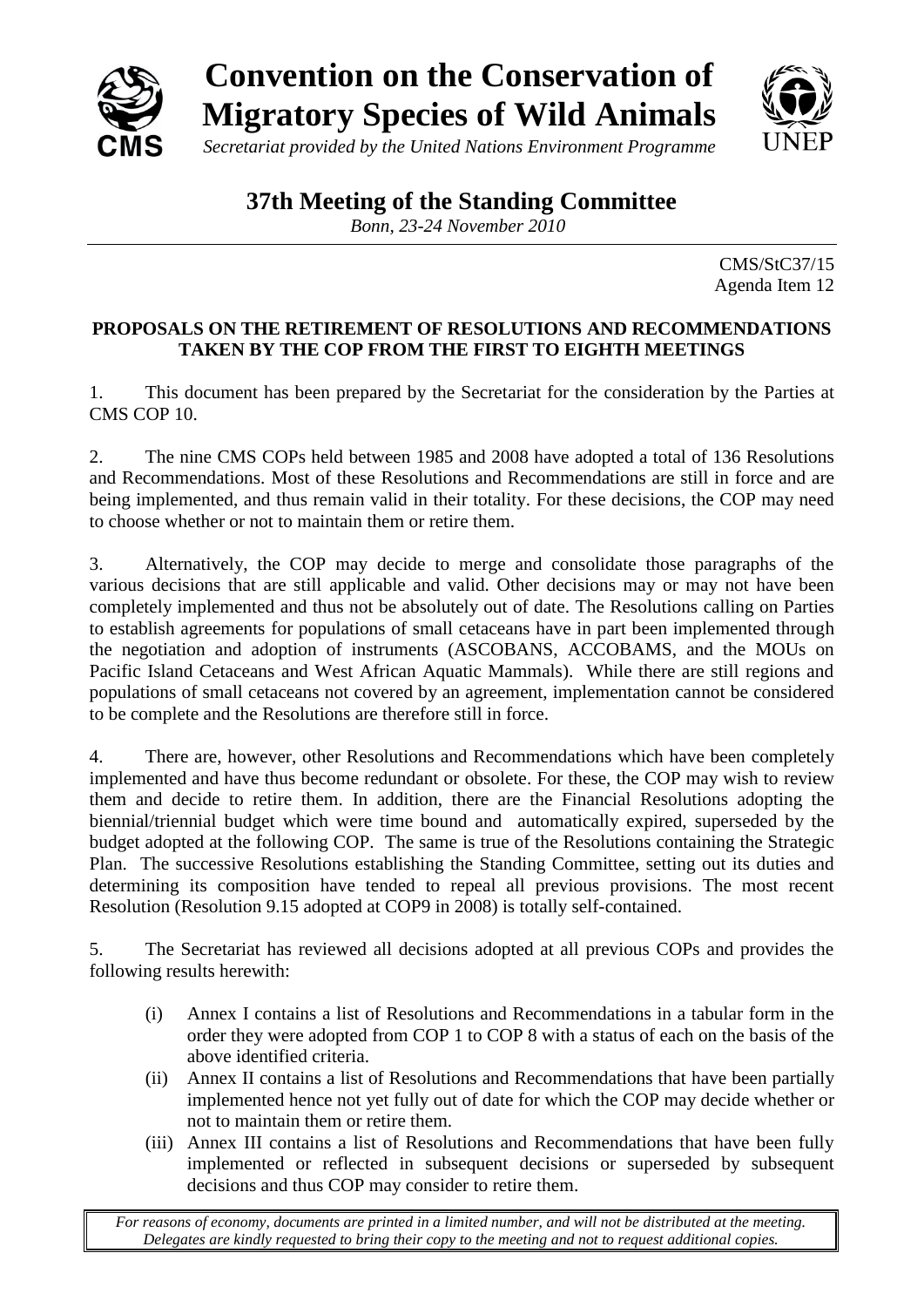- (iv) Annex IV contains a list of Recommendations and Resolutions that are still being implemented and thus valid for which the Secretariat does not propose any change on them unless the COP decides otherwise.
- (v) Annex V contains a list of all Resolutions grouped thematically

#### **Recommendations to COP**

6. The Secretariat requests the COP to take appropriate action in relation to Annex (ii) and (iii) above

7. The Secretariat requests the COP to consider when drafting, reviewing or debating future Resolutions and Recommendations to:

#### *Action requested:*

- a) Re-examine existing decisions on the same or similar topics with a view to retaining them and subsequently consolidating them with other relevant decisions which are still valid or have continuing effect, or retiring the old resolutions or recommendations which have been fully implemented or have no continuing effect or have been superseded by subsequent decisions;
- b) Incorporate an expiry mechanism and/or criteria within the Resolutions or Recommendations, where appropriate, so that the Resolutions or Recommendations automatically ceases to be effective after a stated period lapsed or objective has been achieved.
- c) Alternatively, agree on the interval period between the adoption of a decision to its review for possible retirement.

S:\\_WorkingDocs\StandingCommittee\StC37\Documents\English\Res and Recs draft paper (2) EM.doc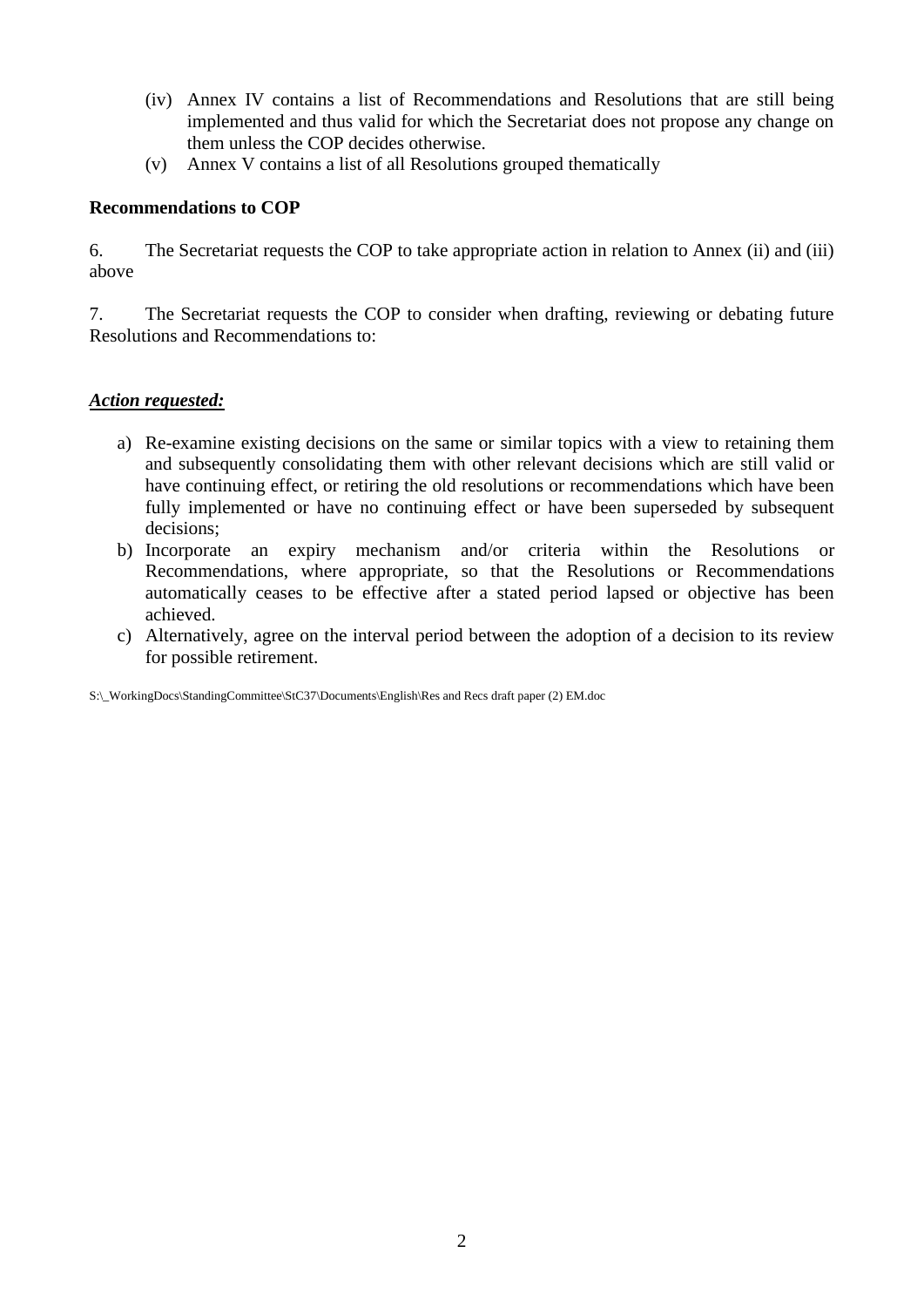#### **Annex 1**

| <b>Resolutions &amp;</b><br><b>Recommendations</b> | <b>Title</b>                                                                                                 | <b>Status</b>                            |
|----------------------------------------------------|--------------------------------------------------------------------------------------------------------------|------------------------------------------|
| COP 1 (Oct. 1985)                                  |                                                                                                              |                                          |
| Resolution 1.1                                     | The Standing Committee of the Conference of No longer in force<br>the Parties                                | (repealed by Res 2.5)                    |
| Resolution 1.2                                     | <b>Financial and Budgetary Matters</b>                                                                       | No longer in force                       |
| Resolution 1.3                                     | Location of the Secretariat                                                                                  | In force                                 |
| Resolution 1.4                                     | Composition and Functions of the Scientific In force<br>Council                                              |                                          |
| Resolution 1.5                                     | Format of Proposals for Amendment of the Partly in force<br>Appendices                                       |                                          |
| Resolution 1.6                                     | Agreements                                                                                                   | No longer in force                       |
| Resolution 1.7                                     | <b>Small Cetaceans</b>                                                                                       | In force                                 |
| Resolution 1.8                                     | Expression of Thanks to the Host Country                                                                     | No longer in force                       |
| COP 2 (Oct. 1988)                                  |                                                                                                              |                                          |
| Resolution 2.1                                     | Date and Venue of the Third Meeting of the No longer in force<br>Conference of the Parties to the Convention |                                          |
| <b>Resolution 2.2</b>                              | Guidelines for the Application of Certain Terms<br>of the Convention                                         | Partly in force<br>(see also Res 5.2)    |
| <b>Resolution 2.3</b>                              | <b>Small Cetaceans</b>                                                                                       | Partly in force                          |
| <b>Resolution 2.4</b>                              | <b>Financial and Budgetary Matters</b>                                                                       | No longer in force                       |
| Resolution 2.5                                     | The Standing Committee of the Conference of No longer in force<br>the Parties                                |                                          |
| Resolution 2.6                                     | Implementation of Articles IV and V of the In force (see also 3.5)<br>Convention                             |                                          |
| <b>Resolution 2.7</b>                              | <b>Administration of Agreements</b>                                                                          | In force                                 |
| COP 3 (Sept. 1991)                                 |                                                                                                              |                                          |
| Resolution 3.1                                     | Listing of Species in the Appendices of the Inforce<br>Convention                                            |                                          |
| <b>Resolution 3.2</b>                              | <b>Resolution on Appendix I Species</b>                                                                      | In force                                 |
| <b>Resolution 3.3</b>                              | <b>Small Cetaceans</b>                                                                                       | Partly in force (see Res<br>1.7 and 2.3) |
| <b>Resolution 3.4</b>                              | Funding and Role of the Scientific Council                                                                   | In force                                 |
| <b>Resolution 3.5</b>                              | Implementation of Article IV, Paragraph 4, of the<br><b>Convention Concerning Agreements</b>                 | In force (see also res<br>(2.6)          |
| Resolution 3.6                                     | <b>Financial and Budgetary Matters</b>                                                                       | No longer in force                       |
| Resolution 3.7                                     | Membership of the Standing Committee                                                                         | No longer in force                       |
| <b>Resolution 3.8</b>                              | Date, Venue and Funding of the Fourth Meeting<br>of the Conference of the Parties<br>the<br>to<br>Convention | No longer in force                       |
| <b>COP 4 (June 1994)</b>                           |                                                                                                              |                                          |
| Resolution 4.1                                     | Party Reports                                                                                                | In force (see also Res<br>8.24)          |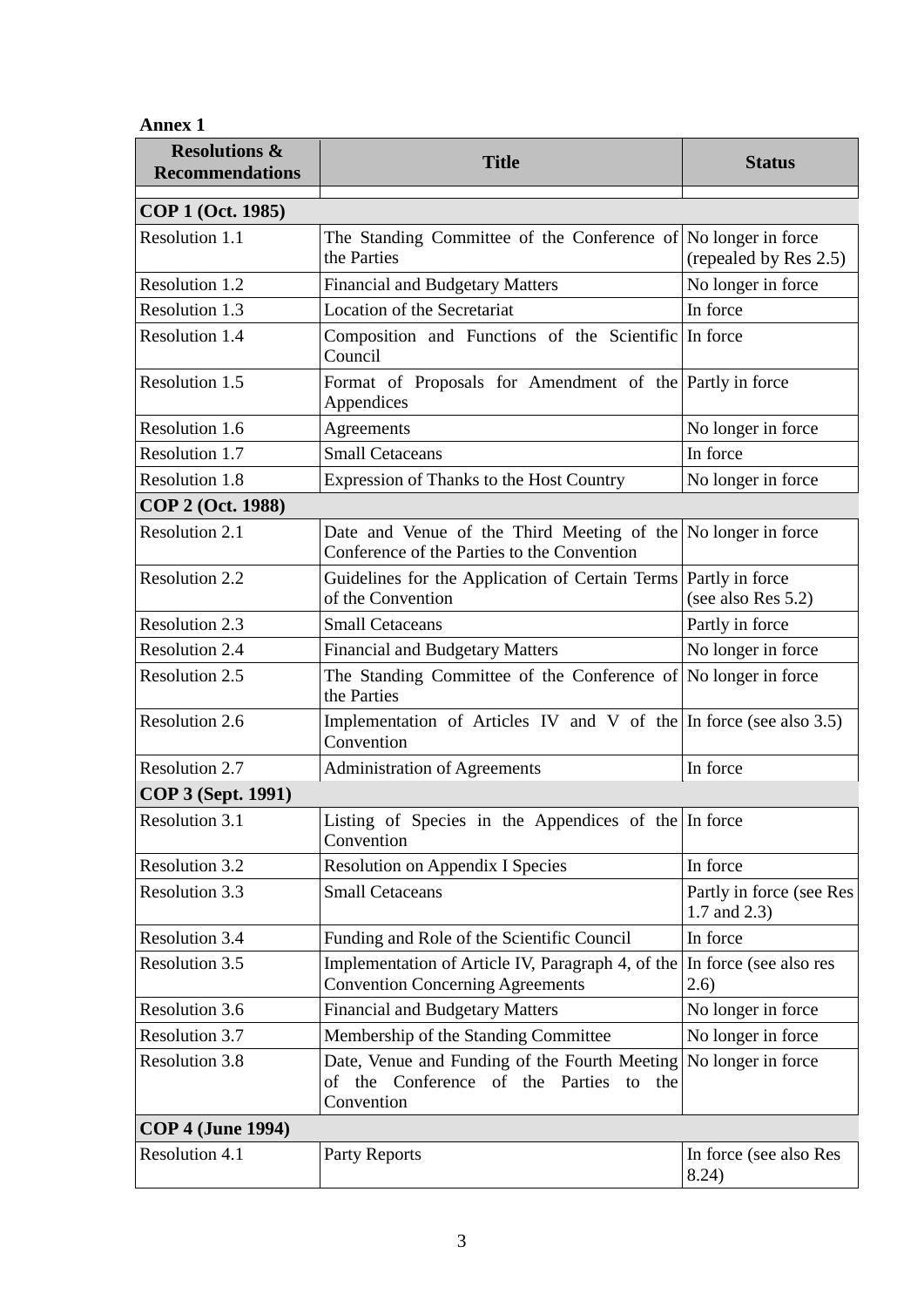| <b>Resolution 4.2</b>     | <b>Appendix I Species</b>                                                                                                                                                                                                 | No longer in force                           |
|---------------------------|---------------------------------------------------------------------------------------------------------------------------------------------------------------------------------------------------------------------------|----------------------------------------------|
| Resolution 4.3            | Guidelines for the Harmonization of Future Partly in force (see<br>Agreements                                                                                                                                             | also Res 5.2)                                |
| <b>Resolution 4.4</b>     | Strategy for the Future Development of the No longer in force<br>Convention                                                                                                                                               |                                              |
| <b>Resolution 4.5</b>     | Arrangements for the Scientific Council                                                                                                                                                                                   | In force (see also Res<br>1.4, 3.4 and 7.12) |
| Resolution 4.6            | <b>Financial and Budgetary Matters</b>                                                                                                                                                                                    | No longer in force                           |
| Resolution 4.7            | Date, Venue and Funding of the Next Meeting of<br>the Conference of the Parties                                                                                                                                           | No longer in force                           |
| Recommendation 4.1        | Conservation and Management of Cormorants in In force (implemented<br>African-Eurasian Region                                                                                                                             | through AEWA)                                |
| Recommendation 4.2        | Research on Migration in Small Cetaceans                                                                                                                                                                                  | In force                                     |
| Recommendation 4.3        | Conservation Status of Crex crex                                                                                                                                                                                          | Partly in force (SSAP<br>in force)           |
| Recommendation 4.4        | Proposed Agreement on the Houbara Bustard No longer in force<br>(Chlamydotis undulata)                                                                                                                                    |                                              |
| Recommendation 4.5        | Concerted action for six Appendix I species of In force (see also Rec<br>Sahelo-Saharan<br>ungulates:<br>Addax(6.3)<br>nasomaculatus, Oryx dammah, Gazella dama,<br>Gazella leptoceros, Gazella cuvieri, Gazella<br>dorca |                                              |
| Recommendation 4.6        | The role of non-Governmental Organizations in In force<br>the Convention on Conservation of Migratory<br>Species of Wild Animals                                                                                          |                                              |
| <b>COP 5 (April 1997)</b> |                                                                                                                                                                                                                           |                                              |
| Resolution 5.1            | Concerted Actions for Appendix I Species                                                                                                                                                                                  | No longer in force                           |
| <b>Resolution 5.2</b>     | Guidelines for the Harmonisation of Future In force (see also res<br>Agreements                                                                                                                                           | (2.2)                                        |
| <b>Resolution 5.3</b>     | Interpretation<br>Certain<br>Terms<br>of<br>of<br>Convention                                                                                                                                                              | the In force                                 |
| <b>Resolution 5.4</b>     | Strategy for the Future Development of the No longer in force<br>Convention                                                                                                                                               |                                              |
| <b>Resolution 5.5</b>     | Co-location of Agreement Secretariats                                                                                                                                                                                     | In force                                     |
| Resolution 5.6            | <b>Financial and Administrative Matters</b>                                                                                                                                                                               | No longer in force                           |
| <b>Resolution 5.7</b>     | Guidelines<br>of<br>Financial In force<br>for<br>Acceptance<br>Contributions                                                                                                                                              |                                              |
| <b>Resolution 5.8</b>     | Date, Venue and Funding of the 6th Meeting of No longer in force<br>the Conference of the Parties                                                                                                                         |                                              |
| Recommendation 5.1        | Endorsement of Action Plans for Selected In force (partly<br>Appendix I and II Migratory Birds                                                                                                                            | implemented through<br>AEWA's LwfG Plan)     |
| Recommendation 5.2        | Co-operative Actions for Appendix II Species                                                                                                                                                                              | No longer in force                           |
| Recommendation 5.3        | Development of an Action Plan for the Great No longer in force<br>Cormorant in the African-Eurasian Region                                                                                                                |                                              |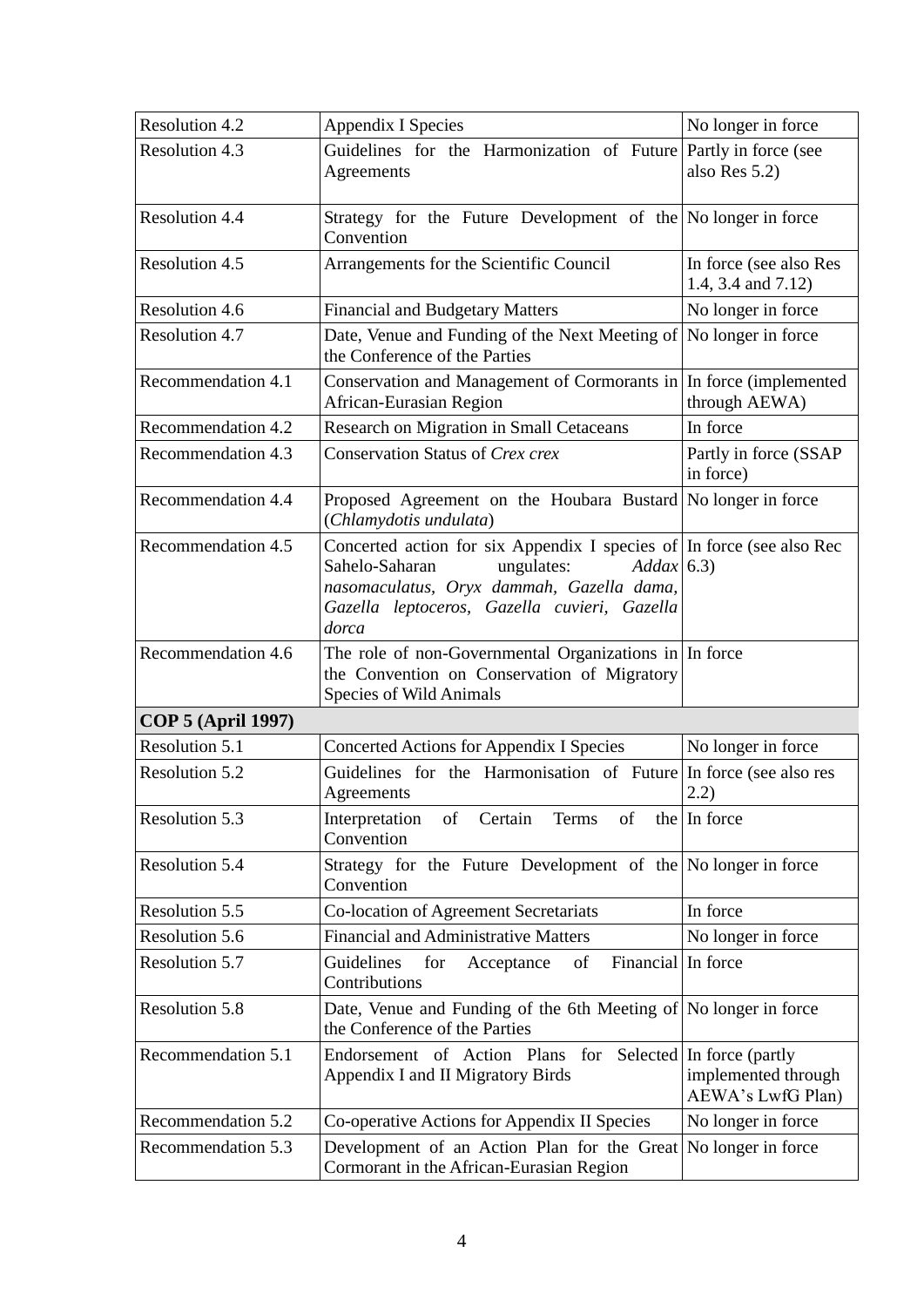| Recommendation 5.4        | Progress on the Agreement on the Conservation No longer in force<br>and Management of the Houbara Bustard                          |                                                          |
|---------------------------|------------------------------------------------------------------------------------------------------------------------------------|----------------------------------------------------------|
| Recommendation 5.5        | Climate Change and its Implications for the $\vert$ No longer in force (see<br><b>Bonn Convention</b>                              | also Res 8.13 and 9.7)                                   |
| Recommendation 5.6        | for<br>Creation of<br>Working<br>Group<br>$\mathbf{a}$<br>Conservation of Migratory Species in Latin-<br>America and the Caribbean | the $\ln$ force (in part<br>undertaken by<br>WHMSI)      |
| COP 6 (Nov. 1999)         |                                                                                                                                    |                                                          |
| Resolution 6.1            | Concerted Actions for Appendix I Species                                                                                           | No longer in force                                       |
| Resolution 6.2            | <b>By-Catch</b>                                                                                                                    | Partly in force (see<br>also Res 8.14 and<br>9.18        |
| Resolution 6.3            | Southern Hemisphere Albatross Conservation                                                                                         | Partly in force                                          |
| Resolution 6.4            | Strategic Plan for the Convention on Migratory<br>Species                                                                          | No longer in force                                       |
| Resolution 6.5            | Information Management Plan and National Partly in force<br>Reporting                                                              |                                                          |
| Resolution 6.6            | <b>Institutional Arrangements: Standing Committee</b>                                                                              | No longer in force                                       |
| Resolution 6.7            | <b>Institutional Arrangements: Scientific Council</b>                                                                              | Partly in force                                          |
| Resolution 6.8            | <b>Financial and Administrative Matters</b>                                                                                        | No longer in force                                       |
| Resolution 6.9            | Personality of, and Headquarters In force<br>Juridical<br>Agreement for, the Convention Secretariat                                |                                                          |
| Resolution 6.10           | Date, Venue and Funding of the Seventh No longer in force<br>Meeting of the Conference of the Parties                              |                                                          |
| Recommendation 6.1        | Standardized<br>Nomenclature<br>for<br>the<br>Appendices                                                                           | CMS   In force                                           |
| Recommendation 6.2        | Co-operative Actions for Appendix II Species                                                                                       | No longer in force                                       |
| Recommendation 6.3        | Further Action for Sahelo-Saharan Antelopes                                                                                        | In force (See also Rec<br>4.5)                           |
| Recommendation 6.4        | Working Groups on the Houbara Bustard Partly in force<br>(Chlamydotis undulata) and Great Bustard (Otis<br>tarda)                  |                                                          |
| Recommendation 6.5        | Co-operative Action for the African Elephant Partly in force<br>(Loxodonta africana) in Western and Central<br>Africa              | (Implemented in part)<br>by MOU and see also<br>Rec 9.5) |
| Recommendation 6.6        | Regional Coordination for Marine Turtles of the Partly in force<br><b>Indian Ocean and South-East Asia</b>                         |                                                          |
| Recommendation 6.7        | Conservation of Marine Turtles in the Atlantic No longer in force<br>Coast of Africa, including Micronesia                         |                                                          |
| <b>COP 7 (Sept. 2002)</b> |                                                                                                                                    |                                                          |
| <b>Resolution 7.1</b>     | Concerted Actions for Appendix I Species                                                                                           | No longer in force                                       |
| <b>Resolution 7.2</b>     | <b>Impact Assessment and Migratory Species</b>                                                                                     | In force                                                 |
| <b>Resolution 7.3</b>     | Oil Pollution and Migratory Species                                                                                                | In force                                                 |
| <b>Resolution 7.4</b>     | <b>Electrocution of Migratory Birds</b>                                                                                            | In force                                                 |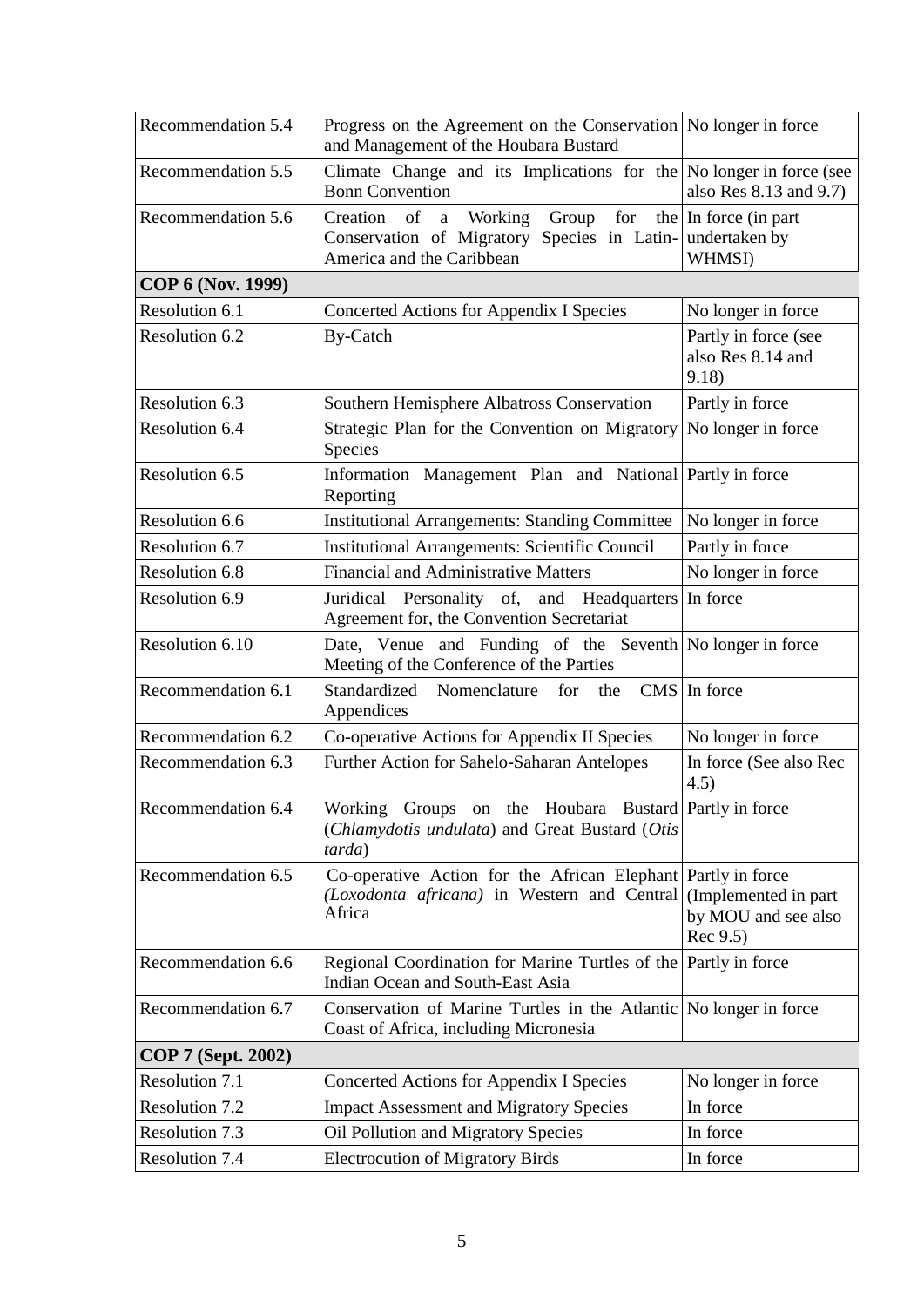| Resolution 7.5           | Wind Turbines and Migratory Species                                                                                                                                                               | In force                                                       |
|--------------------------|---------------------------------------------------------------------------------------------------------------------------------------------------------------------------------------------------|----------------------------------------------------------------|
| Resolution 7.6           | Implementation of the CMS Strategic Plan                                                                                                                                                          | No longer in force                                             |
| Resolution 7.7           | Implementation of Existing Agreements<br>Development of Future Agreements                                                                                                                         | and Partly in force (see<br>also Res 4.3, 5.2 and<br>Rec. 5.5) |
| <b>Resolution 7.8</b>    | Information In force<br>Implementation<br>the<br><b>CMS</b><br>of<br>Management Plan                                                                                                              |                                                                |
| <b>Resolution 7.9</b>    | Cooperation with other Bodies and Processes                                                                                                                                                       | Partly in force                                                |
| Resolution 7.10          | Implications for CMS of the World Summit on<br><b>Sustainable Development</b>                                                                                                                     | In force                                                       |
| Resolution 7.11          | <b>Financial and Administrative Matters</b>                                                                                                                                                       | No longer in force                                             |
| Resolution 7.12          | <b>Institutional Arrangements: Scientific Council</b>                                                                                                                                             | Partly in force                                                |
| Resolution 7.13          | Agreement for, and<br>Juridical<br>Headquarters<br>Personality of, the Convention Secretariat                                                                                                     | In force                                                       |
| Resolution 7.14          | Date, Venue and Funding of the Eighth Meeting No longer in force<br>of the Conference of the Parties                                                                                              |                                                                |
| Resolution 7.15          | Future Action on the Antarctic Minke, Bryde's In force<br>and Pygmy Right Whales under the Convention<br>on Migratory Species                                                                     |                                                                |
| Recommendation 7.1       | Cooperative Actions for Appendix II Species                                                                                                                                                       | No longer in force                                             |
| Recommendation 7.2       | Implementation of Resolution 6.2 on By-Catch                                                                                                                                                      | In force (see also Res<br>6.2, 8.14 and 9.18)                  |
| Recommendation 7.3       | Regional Coordination for Small Cetaceans and<br>Sirenians of Central and West Africa                                                                                                             | In force                                                       |
| Recommendation 7.4       | Regional Coordination for Small Cetaceans and In force<br>Dugongs of Southeast Asia and Adjacent Waters                                                                                           |                                                                |
| Recommendation 7.5       | Range State Agreement for Dugong (Dugong<br>dugon) Conservation                                                                                                                                   | Partly in force                                                |
| Recommendation 7.6       | Improving the Conservation<br>Status of the Inforce<br>Leatherback turtle (Dermochelys coriacea)                                                                                                  |                                                                |
| Recommendation 7.7       | America Pacific Flyway Programme                                                                                                                                                                  | In force                                                       |
| <b>COP 8 (Nov. 2005)</b> |                                                                                                                                                                                                   |                                                                |
| Resolution 8.1           | Sustainable Use                                                                                                                                                                                   | In force                                                       |
| <b>Resolution 8.2</b>    | CMS Strategic Plan 2006-2011                                                                                                                                                                      | In force                                                       |
| Resolution 8.3           | Financial and Administrative Matters and Terms<br>of References for the Administration of the Trust<br>Fund for the Convention on the Conservation of<br><b>Migratory Species of Wild Animals</b> | No longer in force                                             |
| Resolution 8.5           | Implementation of Existing Agreements and Partly in force<br>Development of Future Agreements                                                                                                     |                                                                |
| Resolution 8.7           | Assessing the Contribution of CMS in Achieving In force<br>the 2010 Biodiversity Target                                                                                                           |                                                                |
| <b>Resolution 8.8</b>    | <b>Outreach and Communications</b>                                                                                                                                                                | No longer in force                                             |
| <b>Resolution 8.9</b>    | of GROMS<br>Register<br>Review<br>(Global)<br><b>Migratory Species</b> )                                                                                                                          | on Partly in force                                             |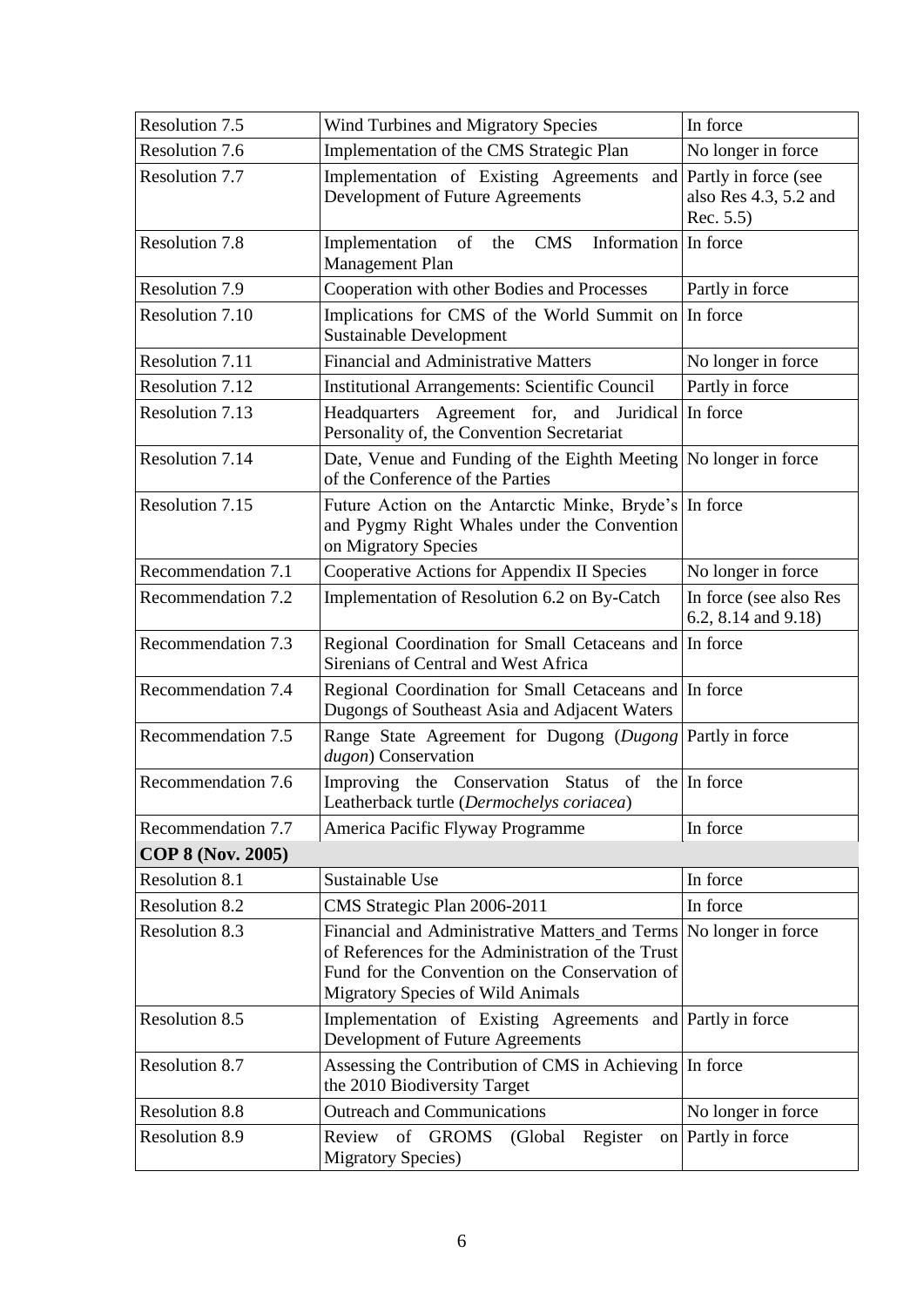| Resolution 8.10       | CMS Information Partly in force<br>Implementation<br>of<br>the<br>Management System                                                                                  |                                             |
|-----------------------|----------------------------------------------------------------------------------------------------------------------------------------------------------------------|---------------------------------------------|
| Resolution 8.11       | Cooperation with other Conventions                                                                                                                                   | No longer in force                          |
| Recommendation 8.12   | Improving the Conservation Status of Raptors Partly in force<br>and Owls in the African-Eurasian Region                                                              |                                             |
| Resolution 8.13       | <b>Climate Change and Migratory Species</b>                                                                                                                          | In force (see also Rec.<br>5.5 and Res 9.7) |
| Resolution 8.14       | <b>By-Catch</b>                                                                                                                                                      | In force (See also res<br>6.2 and 9.18)     |
| Recommendation 8.16   | <b>Migratory Sharks</b>                                                                                                                                              | In force                                    |
| Recommendation 8.17   | <b>Marine Turtles</b>                                                                                                                                                | In force                                    |
| Resolution 8.18       | Integration of Migratory species into National In force<br><b>Biodiversity Strategies and Action Plan</b>                                                            |                                             |
| Resolution 8.20       | Date, Venue and Funding of Meetings of the No longer in force<br>Conference of the Parties and of the Scientific<br>Council                                          |                                             |
| Resolution 8.21       | Institutional Arrangements: Standing Committee Partly in force<br>and Scientific Council                                                                             |                                             |
| Resolution 8.22       | <b>Adverse Human Induced Impacts on Cetaceans</b>                                                                                                                    | In force                                    |
| Recommendation 8.23   | <b>Central Eurasian Aridland Mammals</b>                                                                                                                             | In force                                    |
| Resolution 8.24       | National Reports for the Eight and Ninth No longer in force<br>Meeting of the Conference of the Parties                                                              |                                             |
| Recommendation 8.26   | Conservation of Grassland Bird Species and their In force<br>Habitats in Southern South America                                                                      |                                             |
| Resolution 8.27       | Migratory Species and Highly Pathogenic Avian In force<br>Influenza                                                                                                  |                                             |
| Recommendation 8.28   | Cooperative Actions for Appendix II Species                                                                                                                          | No longer in force                          |
| Resolution 8.29       | Concerted Actions for Appendix I Species                                                                                                                             | No longer in force                          |
| COP 9 (Dec. 2008)     |                                                                                                                                                                      |                                             |
| Resolution 9.1        | <b>Concerted and Cooperative Actions</b>                                                                                                                             | In force                                    |
| <b>Resolution 9.2</b> | Priorities for CMS Agreements                                                                                                                                        | In force                                    |
| <b>Resolution 9.3</b> | <b>CMS</b> Information Priorities                                                                                                                                    | In force                                    |
| <b>Resolution 9.4</b> | The Future of National Reports                                                                                                                                       | In force                                    |
| Resolution 9.5        | <b>Outreach and Communication Issues</b>                                                                                                                             | In force                                    |
| Resolution 9.6        | Cooperation with other Bodies                                                                                                                                        | In force                                    |
| Resolution 9.7        | <b>Climate Change Impacts on Migratory Species</b>                                                                                                                   | In force                                    |
| Resolution 9.8        | Responding to the Challenge of emerging and re-<br>diseases<br>Migratory<br>Species,<br>emerging<br>in<br>including Highly Pathogenic Avian Influenza<br><b>H5N1</b> | In force                                    |
| <b>Resolution 9.9</b> | <b>Migratory Marine Species</b>                                                                                                                                      | In force                                    |
| Resolution 9.12       | <b>Capacity Building Strategy</b>                                                                                                                                    | In force                                    |
| Resolution 9.13       | Intersessional Process Regarding the Future<br>Shape of CMS                                                                                                          | In force                                    |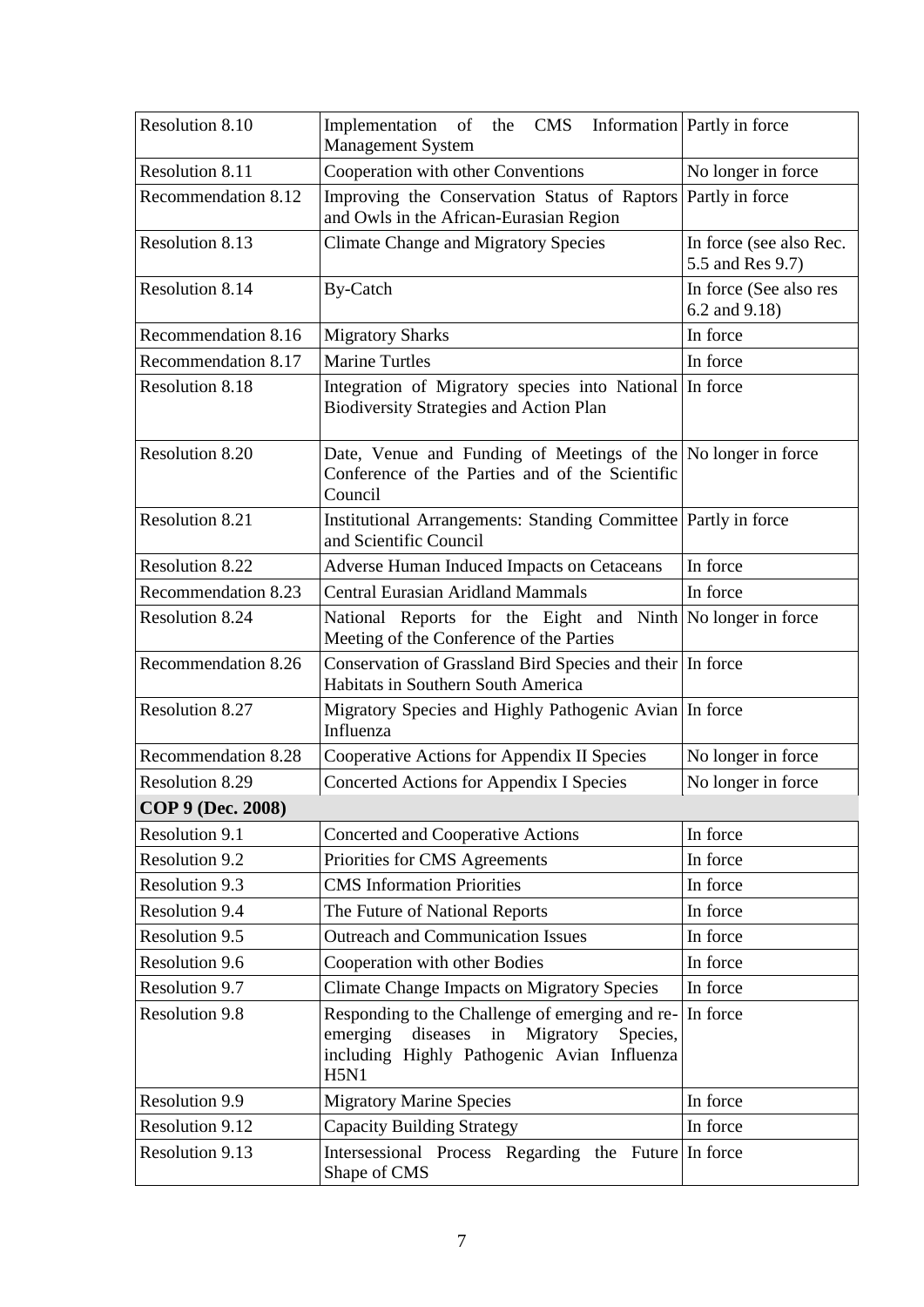| Resolution 9.13/Add | Terms of Reference for the Intersessional Inforce<br>Working Group regarding the future shape of<br>CMS, established according to Resolution<br>UNEP/CMS/9.13                                             |                                              |
|---------------------|-----------------------------------------------------------------------------------------------------------------------------------------------------------------------------------------------------------|----------------------------------------------|
| Resolution 9.14     | Financial and Administrative Matters and Terms In force<br>of Reference for the Administration of the Trust<br>Fund for the Convention on the Conservation of<br><b>Migratory Species of Wild Animals</b> |                                              |
| Resolution 9.15     | Composition and Organisation of the Standing In force<br>Committee                                                                                                                                        |                                              |
| Resolution 9.17     | Arrangements for Hosting the Ninth and Tenth In force<br>Meetings of the Conference of the Parties                                                                                                        |                                              |
| Resolution 9.18     | <b>By-Catch</b>                                                                                                                                                                                           | In force (See also Res<br>$6.2$ and $8.14$ ) |
| Resolution 9.19     | Adverse Anthropogenic Marine/Ocean Noise In force<br>Impacts on Cetaceans and other Biota                                                                                                                 |                                              |
| Resolution 9.20     | The Saker Falcon (Falco cherrug)                                                                                                                                                                          | In force                                     |
| Recommendation 9.1  | <b>Central Eurasian Aridland Mammals</b>                                                                                                                                                                  | In force                                     |
| Recommendation 9.2  | Sahelo-Saharan Megafauna                                                                                                                                                                                  | In force                                     |
| Recommendation 9.3  | Tigers and other Asian Big Cats                                                                                                                                                                           | In force                                     |
| Recommendation 9.4  | Standardized Nomenclature<br>for<br>the<br>Appendices                                                                                                                                                     | CMS In force                                 |
| Recommendation 9.5  | Cooperative Action for the Elephant (Loxodonta In force<br>Africana) in Central Africa                                                                                                                    |                                              |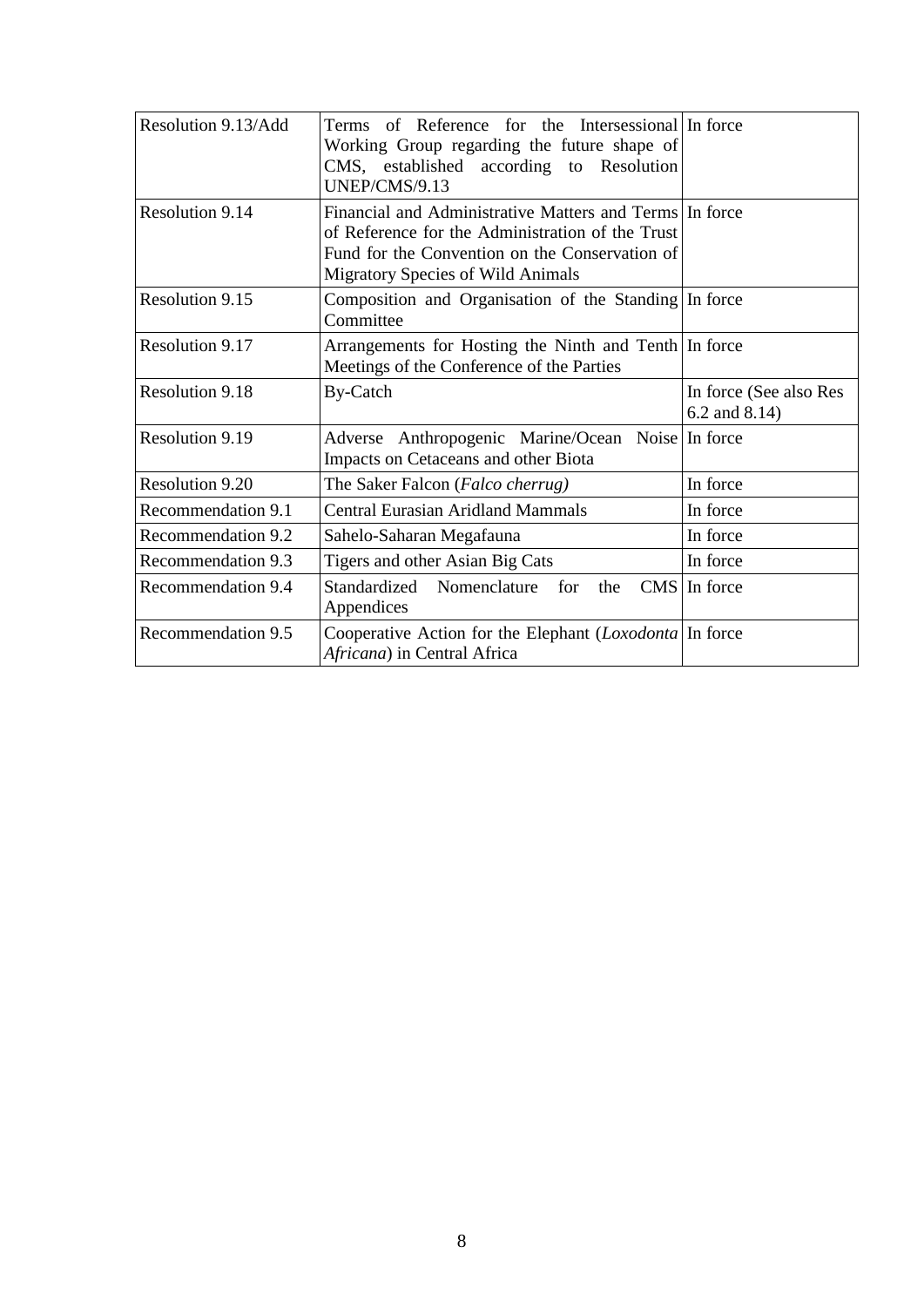| <b>Resolutions &amp;</b><br><b>Recommendations</b> | <b>Title</b>                                                                                              |
|----------------------------------------------------|-----------------------------------------------------------------------------------------------------------|
| COP 1 (Oct. 1985)                                  |                                                                                                           |
| Resolution 1.5                                     | Format of Proposals for Amendment of the Appendices                                                       |
| COP 2 (Oct. 1988)                                  |                                                                                                           |
| Resolution 2.2                                     | Guidelines for the Application of Certain Terms of the Convention                                         |
| Resolution 2.3                                     | <b>Small Cetaceans</b>                                                                                    |
| <b>COP 3 (Sept. 1991)</b>                          |                                                                                                           |
| Resolution 3.3                                     | <b>Small Cetaceans</b>                                                                                    |
| <b>COP 4 (June 1994)</b>                           |                                                                                                           |
| <b>Resolution 4.3</b>                              | Guidelines for the Harmonization of Future Agreements                                                     |
| Recommendation 4.3                                 | Conservation Status of Crex crex                                                                          |
| <b>COP 5 (April 1997)</b>                          |                                                                                                           |
| None                                               |                                                                                                           |
| COP 6 (Nov. 1999)                                  |                                                                                                           |
| Resolution 6.2                                     | <b>By-Catch</b>                                                                                           |
| Resolution 6.3                                     | Southern Hemisphere Albatross Conservation                                                                |
| Resolution 6.5                                     | Information Management Plan and National Reporting                                                        |
| Resolution 6.7                                     | <b>Institutional Arrangements: Scientific Council</b>                                                     |
| Recommendation 6.4                                 | Working Groups on the Houbara Bustard (Chlamydotis undulata) and<br>Great Bustard (Otis tarda)            |
| Recommendation 6.5                                 | Co-operative Action for the African Elephant (Loxodonta africana) in<br><b>Western and Central Africa</b> |
| Recommendation 6.6                                 | Regional Coordination for Marine Turtles of the Indian Ocean and<br>South-East Asia                       |
| <b>COP 7 (Sept. 2002)</b>                          |                                                                                                           |
| <b>Resolution 7.7</b>                              | Implementation of Existing Agreements and Development of Future<br>Agreements                             |
| Resolution 7.9                                     | Cooperation with other Bodies and Processes                                                               |
| Resolution 7.12                                    | <b>Institutional Arrangements: Scientific Council</b>                                                     |
| Recommendation 7.5                                 | Range State Agreement for Dugong (Dugong dugon) Conservation                                              |
| COP 8 (Nov. 2005)                                  |                                                                                                           |
| Resolution 8.5                                     | Implementation of Existing Agreements and Development of Future<br>Agreements                             |
| <b>Resolution 8.9</b>                              | Review of GROMS (Global Register on Migratory Species)                                                    |
| Resolution 8.10                                    | Implementation of the CMS Information Management System                                                   |
| Recommendation 8.12                                | Improving the Conservation Status of Raptors and Owls in the African-<br>Eurasian Region                  |
| Resolution 8.21                                    | <b>Institutional Arrangements: Standing Committee and Scientific Council</b>                              |

# **Annex II – Resolutions and Recommendations – partly in force**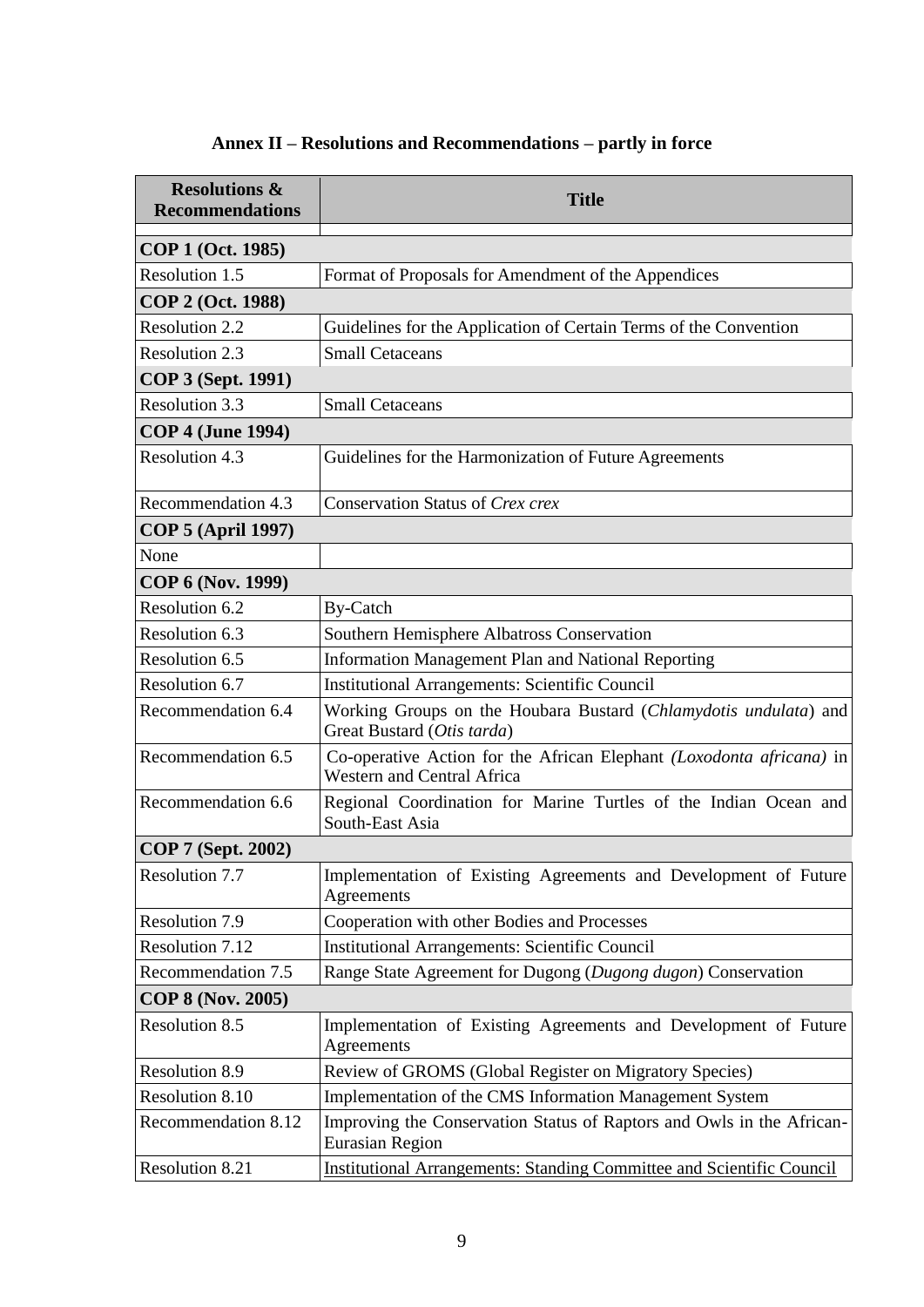| <b>Resolutions &amp;</b><br><b>Recommendations</b> | <b>Title</b>                                                                                        |
|----------------------------------------------------|-----------------------------------------------------------------------------------------------------|
| COP 1 (Oct. 1985)                                  |                                                                                                     |
| Resolution 1.1                                     | The Standing Committee of the Conference of the Parties                                             |
| Resolution 1.2                                     | <b>Financial and Budgetary Matters</b>                                                              |
| Resolution 1.6                                     | Agreements                                                                                          |
| Resolution 1.8                                     | Expression of Thanks to the Host Country                                                            |
| COP 2 (Oct. 1988)                                  |                                                                                                     |
| Resolution 2.1                                     | Date and Venue of the Third Meeting of the Conference of the Parties to the<br>Convention           |
| <b>Resolution 2.4</b>                              | <b>Financial and Budgetary Matters</b>                                                              |
| Resolution 2.5                                     | The Standing Committee of the Conference of the Parties                                             |
| COP 3 (Sept. 1991)                                 |                                                                                                     |
| <b>Resolution 3.6</b>                              | <b>Financial and Budgetary Matters</b>                                                              |
| <b>Resolution 3.7</b>                              | Membership of the Standing Committee                                                                |
| Resolution 3.8                                     | Date, Venue and Funding of the Fourth Meeting of the Conference of the Parties<br>to the Convention |
| COP 4 (June 1994)                                  |                                                                                                     |
| <b>Resolution 4.2</b>                              | Appendix I Species                                                                                  |
| <b>Resolution 4.4</b>                              | Strategy for the Future Development of the Convention                                               |
| <b>Resolution 4.6</b>                              | <b>Financial and Budgetary Matters</b>                                                              |
| <b>Resolution 4.7</b>                              | Date, Venue and Funding of the Next Meeting of the Conference of the Parties                        |
| Recommendation 4.4                                 | Proposed Agreement on the Houbara Bustard (Chlamydotis undulata)                                    |
| <b>COP 5 (April 1997)</b>                          |                                                                                                     |
| Resolution 5.1                                     | Concerted Actions for Appendix I Species                                                            |
| <b>Resolution 5.4</b>                              | Strategy for the Future Development of the Convention                                               |
| Resolution 5.6                                     | <b>Financial and Administrative Matters</b>                                                         |
| Resolution 5.8                                     | Date, Venue and Funding of the 6th Meeting of the Conference of the Parties                         |
| Recommendation 5.2                                 | Co-operative Actions for Appendix II Species                                                        |
| Recommendation 5.3                                 | Development of an Action Plan for the Great Cormorant in the African-Eurasian<br>Region             |
| Recommendation 5.4                                 | Progress on the Agreement on the Conservation and Management of the<br>Houbara Bustard              |
| Recommendation 5.5                                 | Climate Change and its Implications for the Bonn Convention                                         |
| COP 6 (Nov. 1999)                                  |                                                                                                     |
| Resolution 6.1                                     | Concerted Actions for Appendix I Species                                                            |
| Resolution 6.4                                     | Strategic Plan for the Convention on Migratory Species                                              |
| Resolution 6.6                                     | <b>Institutional Arrangements: Standing Committee</b>                                               |

# **Annex III – Resolutions and Recommendations - no longer in force**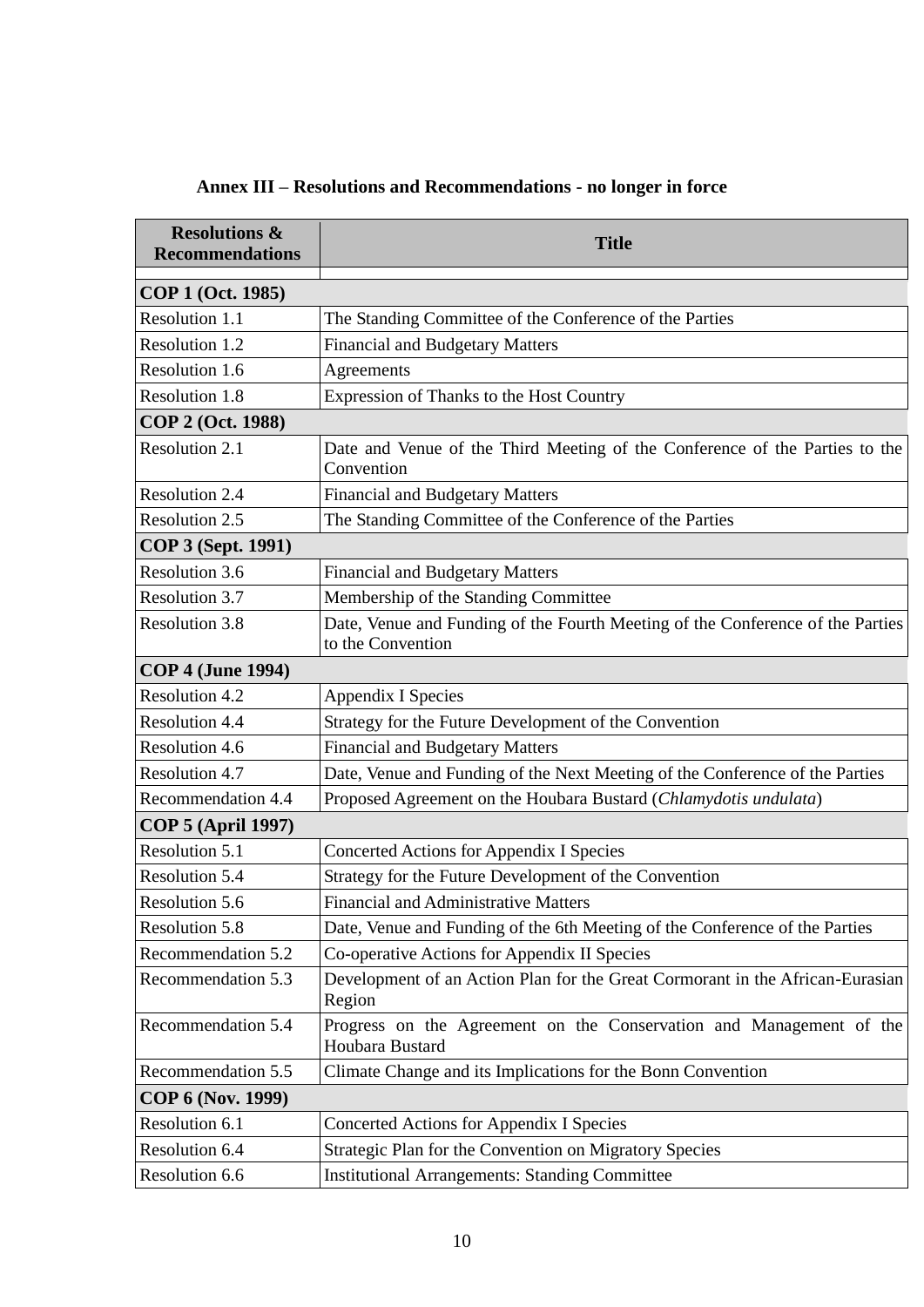| <b>Resolutions &amp;</b><br><b>Recommendations</b> | <b>Title</b>                                                                                                                                                                                   |
|----------------------------------------------------|------------------------------------------------------------------------------------------------------------------------------------------------------------------------------------------------|
| Resolution 6.8                                     | <b>Financial and Administrative Matters</b>                                                                                                                                                    |
| Resolution 6.10                                    | Date, Venue and Funding of the Seventh Meeting of the Conference of the<br>Parties                                                                                                             |
| Recommendation 6.2                                 | Co-operative Actions for Appendix II Species                                                                                                                                                   |
| Recommendation 6.3                                 | Further Action for Sahelo-Saharan Antelopes                                                                                                                                                    |
| Recommendation 6.7                                 | Conservation of Marine Turtles in the Atlantic Coast of Africa, including<br>Micronesia                                                                                                        |
| COP 7 (Sept. 2002)                                 |                                                                                                                                                                                                |
| <b>Resolution 7.1</b>                              | Concerted Actions for Appendix I Species                                                                                                                                                       |
| <b>Resolution 7.6</b>                              | Implementation of the CMS Strategic Plan                                                                                                                                                       |
| <b>Resolution 7.11</b>                             | <b>Financial and Administrative Matters</b>                                                                                                                                                    |
| <b>Resolution 7.14</b>                             | Date, Venue and Funding of the Eighth Meeting of the Conference of the Parties                                                                                                                 |
| Recommendation 7.1                                 | Cooperative Actions for Appendix II Species                                                                                                                                                    |
| <b>COP 8 (Nov. 2005)</b>                           |                                                                                                                                                                                                |
| <b>Resolution 8.3</b>                              | Financial and Administrative Matters and Terms of References for the<br>Administration of the Trust Fund for the Convention on the Conservation of<br><b>Migratory Species of Wild Animals</b> |
| <b>Resolution 8.8</b>                              | <b>Outreach and Communications</b>                                                                                                                                                             |
| Resolution 8.11                                    | Cooperation with other Conventions                                                                                                                                                             |
| Resolution 8.20                                    | Date, Venue and Funding of Meetings of the Conference of the Parties and of<br>the Scientific Council                                                                                          |
| <b>Resolution 8.24</b>                             | National Reports for the Eight and Ninth Meeting of the Conference of the<br>Parties                                                                                                           |
| Recommendation 8.28                                | Cooperative Actions for Appendix II Species                                                                                                                                                    |
| Resolution 8.29                                    | Concerted Actions for Appendix I Species                                                                                                                                                       |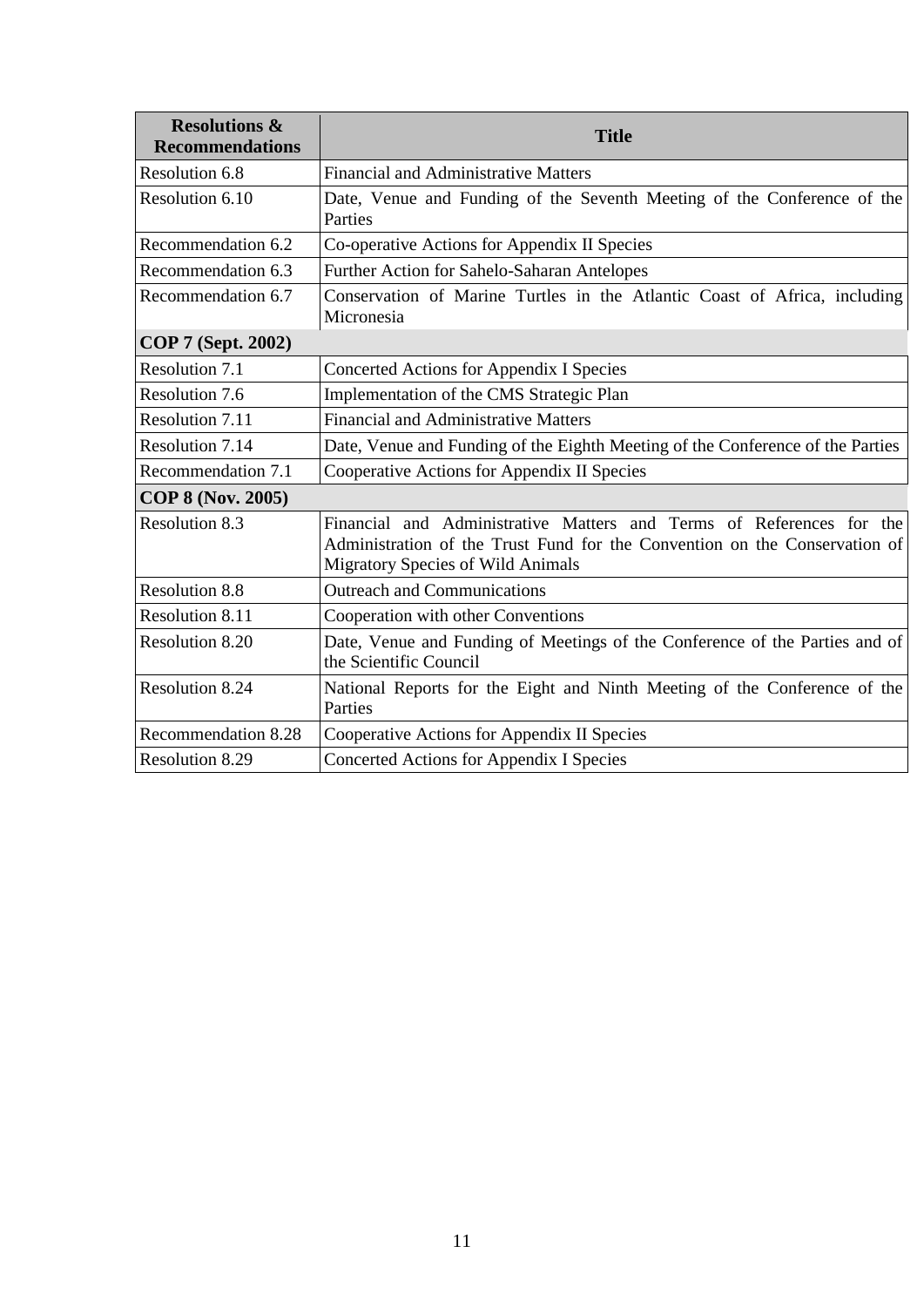| <b>Resolutions &amp;</b><br><b>Recommendations</b> | <b>Title</b>                                                                                                                                                                      |  |
|----------------------------------------------------|-----------------------------------------------------------------------------------------------------------------------------------------------------------------------------------|--|
| COP 1 (Oct. 1985)                                  |                                                                                                                                                                                   |  |
| Resolution 1.3                                     | Location of the Secretariat                                                                                                                                                       |  |
| <b>Resolution 1.4</b>                              | Composition and Functions of the Scientific Council                                                                                                                               |  |
| Resolution 1.7                                     | <b>Small Cetaceans</b>                                                                                                                                                            |  |
| COP 2 (Oct. 1988)                                  |                                                                                                                                                                                   |  |
| <b>Resolution 2.6</b>                              | Implementation of Articles IV and V of the Convention                                                                                                                             |  |
| <b>Resolution 2.7</b>                              | <b>Administration of Agreements</b>                                                                                                                                               |  |
| COP 3 (Sept. 1991)                                 |                                                                                                                                                                                   |  |
| Resolution 3.1                                     | Listing of Species in the Appendices of the Convention                                                                                                                            |  |
| <b>Resolution 3.2</b>                              | <b>Resolution on Appendix I Species</b>                                                                                                                                           |  |
| <b>Resolution 3.4</b>                              | Funding and Role of the Scientific Council                                                                                                                                        |  |
| <b>Resolution 3.5</b>                              | Implementation of Article IV, Paragraph 4, of the Convention<br><b>Concerning Agreements</b>                                                                                      |  |
| COP 4 (June 1994)                                  |                                                                                                                                                                                   |  |
| Resolution 4.1                                     | Party Reports                                                                                                                                                                     |  |
| <b>Resolution 4.5</b>                              | Arrangements for the Scientific Council                                                                                                                                           |  |
| Recommendation 4.1                                 | Conservation and Management of Cormorants in African-Eurasian<br>Region                                                                                                           |  |
| Recommendation 4.2                                 | Research on Migration in Small Cetaceans                                                                                                                                          |  |
| Recommendation 4.5                                 | Concerted action for six Appendix I species of Sahelo-Saharan<br>ungulates: Addax nasomaculatus, Oryx dammah, Gazella dama,<br>Gazella leptoceros, Gazella cuvieri, Gazella dorca |  |
| Recommendation 4.6                                 | The role of non-Governmental Organizations in the Convention on<br><b>Conservation of Migratory Species of Wild Animals</b>                                                       |  |
| COP 5 (April 1997)                                 |                                                                                                                                                                                   |  |
| Resolution 5.2                                     | Guidelines for the Harmonisation of Future Agreements                                                                                                                             |  |
| Resolution 5.3                                     | Interpretation of Certain Terms of the Convention                                                                                                                                 |  |
| <b>Resolution 5.5</b>                              | Co-location of Agreement Secretariats                                                                                                                                             |  |
| <b>Resolution 5.7</b>                              | Guidelines for Acceptance of Financial Contributions                                                                                                                              |  |
| Recommendation 5.1                                 | Endorsement of Action Plans for Selected Appendix I and II Migratory<br><b>Birds</b>                                                                                              |  |
| Recommendation 5.6                                 | Creation of a Working Group for the Conservation of Migratory<br>Species in Latin-America and the Caribbean                                                                       |  |
| COP 6 (Nov. 1999)                                  |                                                                                                                                                                                   |  |
| Resolution 6.9                                     | Juridical Personality of, and Headquarters Agreement for, the<br><b>Convention Secretariat</b>                                                                                    |  |
| Recommendation 6.1                                 | Standardized Nomenclature for the CMS Appendices                                                                                                                                  |  |
| Recommendation 6.3                                 | Further Action for Sahelo-Saharan Antelopes                                                                                                                                       |  |

### **Annex IV – Resolutions and Recommendations - still in force**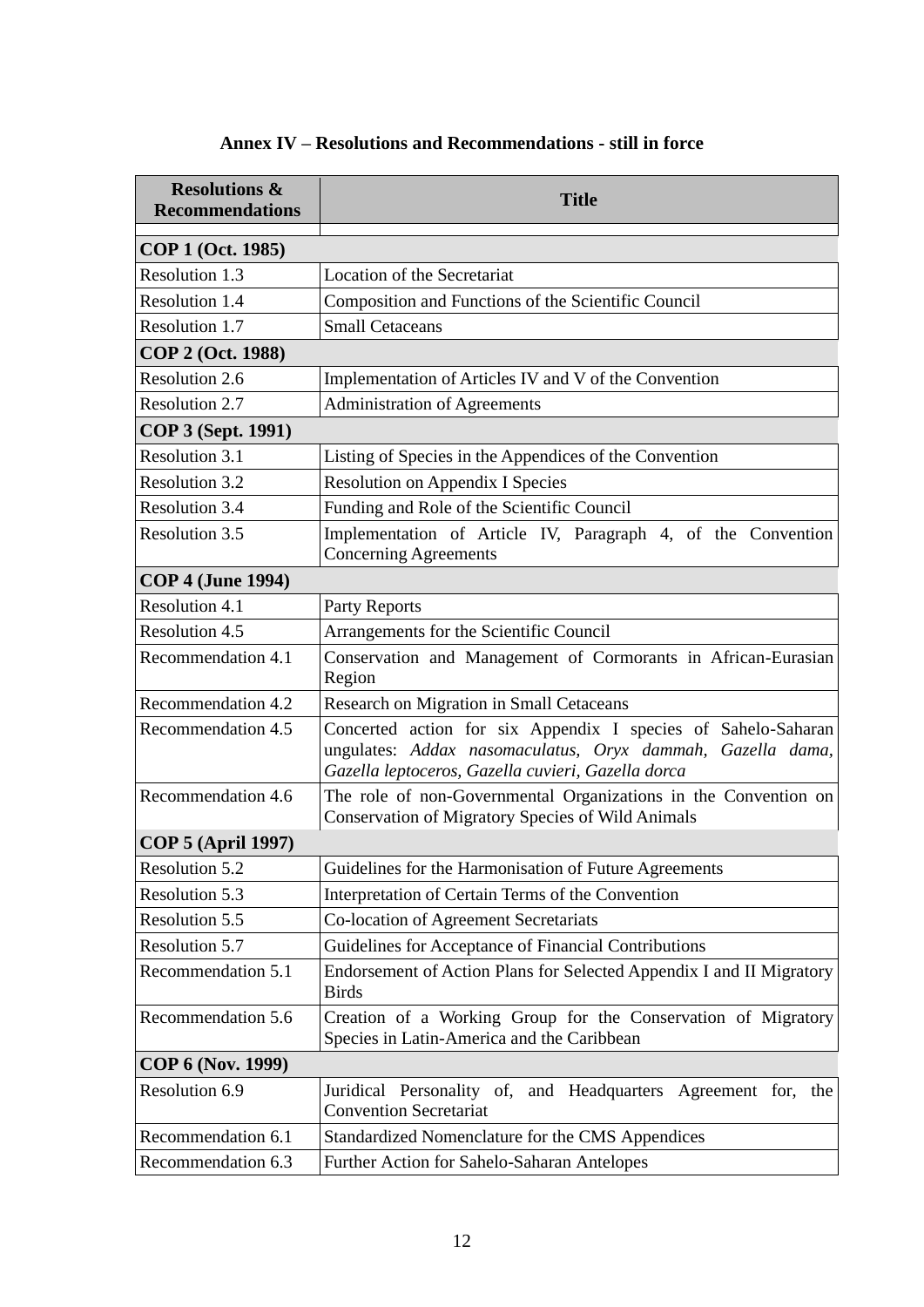| <b>Resolutions &amp;</b><br><b>Recommendations</b> | <b>Title</b>                                                                                                      |  |
|----------------------------------------------------|-------------------------------------------------------------------------------------------------------------------|--|
| COP 7 (Sept. 2002)                                 |                                                                                                                   |  |
| <b>Resolution 7.2</b>                              | <b>Impact Assessment and Migratory Species</b>                                                                    |  |
| Resolution 7.3                                     | <b>Oil Pollution and Migratory Species</b>                                                                        |  |
| <b>Resolution 7.4</b>                              | <b>Electrocution of Migratory Birds</b>                                                                           |  |
| Resolution 7.5                                     | Wind Turbines and Migratory Species                                                                               |  |
| Resolution 7.8                                     | Implementation of the CMS Information Management Plan                                                             |  |
| Resolution 7.10                                    | Implications for CMS of the World Summit on Sustainable<br>Development                                            |  |
| Resolution 7.13                                    | Headquarters Agreement for, and Juridical Personality of, the<br><b>Convention Secretariat</b>                    |  |
| Resolution 7.15                                    | Future Action on the Antarctic Minke, Bryde's and Pygmy Right<br>Whales under the Convention on Migratory Species |  |
| Recommendation 7.2                                 | Implementation of Resolution 6.2 on By-Catch                                                                      |  |
| Recommendation 7.3                                 | Regional Coordination for Small Cetaceans and Sirenians of Central<br>and West Africa                             |  |
| Recommendation 7.4                                 | Regional Coordination for Small Cetaceans and Dugongs of Southeast<br>Asia and Adjacent Waters                    |  |
| Recommendation 7.6                                 | Improving the Conservation Status of the Leatherback turtle<br>(Dermochelys coriacea)                             |  |
| Recommendation 7.7                                 | America Pacific Flyway Programme                                                                                  |  |
| <b>COP 8 (Nov. 2005)</b>                           |                                                                                                                   |  |
| Resolution 8.1                                     | Sustainable Use                                                                                                   |  |
| <b>Resolution 8.2</b>                              | CMS Strategic Plan 2006-2011                                                                                      |  |
| <b>Resolution 8.7</b>                              | Assessing the Contribution of CMS in Achieving the<br>2010<br><b>Biodiversity Target</b>                          |  |
| Resolution 8.13                                    | <b>Climate Change and Migratory Species</b>                                                                       |  |
| Resolution 8.14                                    | <b>By-Catch</b>                                                                                                   |  |
| Recommendation 8.16                                | <b>Migratory Sharks</b>                                                                                           |  |
| Recommendation 8.17                                | <b>Marine Turtles</b>                                                                                             |  |
| Resolution 8.18                                    | Integration of Migratory species into National Biodiversity Strategies<br>and Action Plan                         |  |
| Resolution 8.22                                    | Adverse Human Induced Impacts on Cetaceans                                                                        |  |
| Recommendation 8.23                                | <b>Central Eurasian Aridland Mammals</b>                                                                          |  |
| Recommendation 8.26                                | Conservation of Grassland Bird Species and their Habitats in Southern<br>South America                            |  |
| Resolution 8.27                                    | Migratory Species and Highly Pathogenic Avian Influenza                                                           |  |
| COP 9 (Dec. 2008)                                  |                                                                                                                   |  |
| Resolution 9.1                                     | <b>Concerted and Cooperative Actions</b>                                                                          |  |
| Resolution 9.2                                     | Priorities for CMS Agreements                                                                                     |  |
| Resolution 9.3                                     | <b>CMS</b> Information Priorities                                                                                 |  |
| Resolution 9.4                                     | The Future of National Reports                                                                                    |  |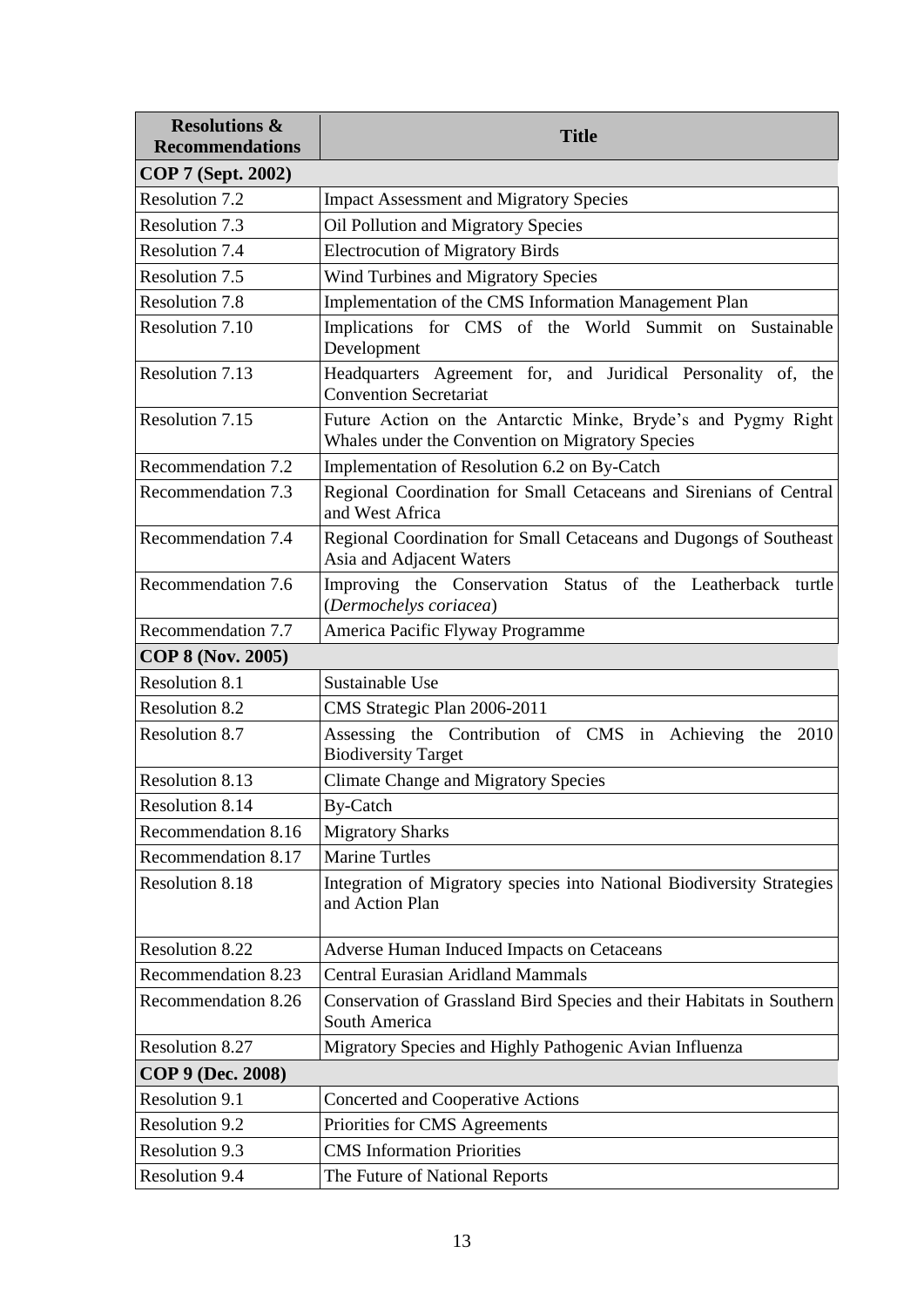| <b>Resolutions &amp;</b><br><b>Recommendations</b> | <b>Title</b>                                                                                                                                                                                  |
|----------------------------------------------------|-----------------------------------------------------------------------------------------------------------------------------------------------------------------------------------------------|
| <b>Resolution 9.5</b>                              | <b>Outreach and Communication Issues</b>                                                                                                                                                      |
| Resolution 9.6                                     | Cooperation with other Bodies                                                                                                                                                                 |
| <b>Resolution 9.7</b>                              | <b>Climate Change Impacts on Migratory Species</b>                                                                                                                                            |
| <b>Resolution 9.8</b>                              | Responding to the Challenge of emerging and re-emerging diseases in<br>Migratory Species, including Highly Pathogenic Avian Influenza<br><b>H5N1</b>                                          |
| <b>Resolution 9.9</b>                              | <b>Migratory Marine Species</b>                                                                                                                                                               |
| Resolution 9.12                                    | <b>Capacity Building Strategy</b>                                                                                                                                                             |
| Resolution 9.13                                    | Inter-sessional Process Regarding the Future Shape of CMS                                                                                                                                     |
| Resolution 9.13/Add                                | Terms of Reference for the Inter-sessional Working Group regarding<br>the future shape of CMS, established according to Resolution<br>UNEP/CMS/9.13                                           |
| Resolution 9.14                                    | Financial and Administrative Matters and Terms of Reference for the<br>Administration of the Trust Fund for the Convention on the<br><b>Conservation of Migratory Species of Wild Animals</b> |
| Resolution 9.15                                    | Composition and Organisation of the Standing Committee                                                                                                                                        |
| Resolution 9.17                                    | Arrangements for Hosting the Ninth and Tenth Meetings of the<br>Conference of the Parties                                                                                                     |
| Resolution 9.18                                    | <b>By-Catch</b>                                                                                                                                                                               |
| Resolution 9.19                                    | Adverse Anthropogenic Marine/Ocean Noise Impacts on Cetaceans<br>and other Biota                                                                                                              |
| Resolution 9.20                                    | The Saker Falcon (Falco cherrug)                                                                                                                                                              |
| Recommendation 9.1                                 | <b>Central Eurasian Aridland Mammals</b>                                                                                                                                                      |
| Recommendation 9.2                                 | Sahelo-Saharan Megafauna                                                                                                                                                                      |
| Recommendation 9.3                                 | Tigers and other Asian Big Cats                                                                                                                                                               |
| Recommendation 9.4                                 | Standardized Nomenclature for the CMS Appendices                                                                                                                                              |
| Recommendation 9.5                                 | Cooperative Action for the Elephant (Loxodonta Africana) in Central<br>Africa                                                                                                                 |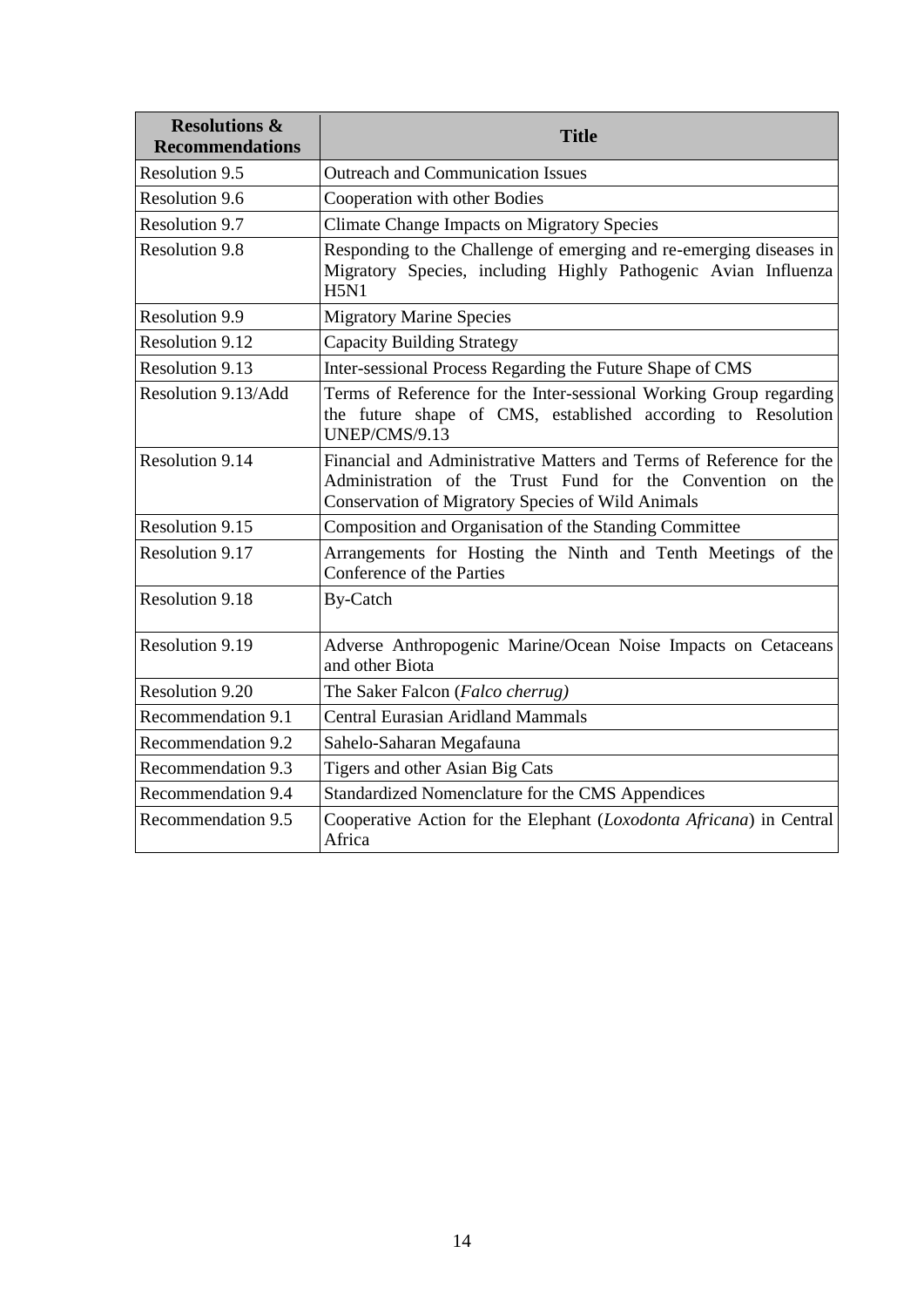# **Annex V- Resolutions by Subject Matter**

# **Standing Committee**

| <b>Res No</b>    | <b>Title</b>                                                          |
|------------------|-----------------------------------------------------------------------|
| 1.1              | The Standing Committee of the Conference of the Parties               |
| 2.5              | The Standing Committee of the Conference of the Parties               |
| $\overline{3.7}$ | Membership of the Standing Committee                                  |
| 6.6              | <b>Institutional Arrangements: Standing Committee</b>                 |
| 8.21             | Institutional Arrangements: Standing Committee and Scientific Council |
| 9.15             | Composition and Organization of the Standing Committee                |

# **Financial and Budgetary Matters**

| <b>Res No</b> | <b>Title</b>                                                            |
|---------------|-------------------------------------------------------------------------|
| 1.2           | <b>Financial and Budgetary Matters</b>                                  |
| 2.4           | <b>Financial and Budgetary Matters</b>                                  |
| 3.6           | <b>Financial and Budgetary Matters</b>                                  |
| 4.6           | <b>Financial and Budgetary Matters</b>                                  |
| 5.6           | <b>Financial and Administrative Matters</b>                             |
| 5.7           | Guidelines for accepting financial contributions                        |
| 6.8           | <b>Financial and Administrative Matters</b>                             |
| 7.11          | <b>Financial and Administrative Matters</b>                             |
| 8.3           | Financial and Administrative Matters and Terms of Reference for the     |
|               | Administration of the Trust Fund for the Convention on the Conservation |
|               | of Migratory Species of Wild Animals                                    |
| 9.14          | Financial and Administrative Matters and Terms of Reference for the     |
|               | Administration of the Trust Fund for the Convention on the Conservation |
|               | of Migratory Species of Wild Animals                                    |

#### **Secretariat**

| <b>Res No</b> | Title                                                                    |
|---------------|--------------------------------------------------------------------------|
| 1.3           | Location of the Secretariat                                              |
| 6.9           | Juridical Personality of, and Headquarters Agreement for, the Convention |
|               | Secretariat                                                              |
| 7.13          | Juridical Personality of, and Headquarters Agreement for, the Convention |
|               | Secretariat                                                              |

#### **Scientific Council**

| <b>Res No</b> | <b>Title</b>                                                          |
|---------------|-----------------------------------------------------------------------|
| 1.4           | Composition and Functions of the Scientific Council                   |
| 3.4           | Funding and Role of the Scientific Council                            |
| 4.5           | Arrangements for the Scientific Council                               |
| 6.7           | <b>Institutional Arrangements: Scientific Council</b>                 |
| 7.12          | <b>Institutional Arrangements: Scientific Council</b>                 |
| 8.21          | Institutional Arrangements: Standing Committee and Scientific Council |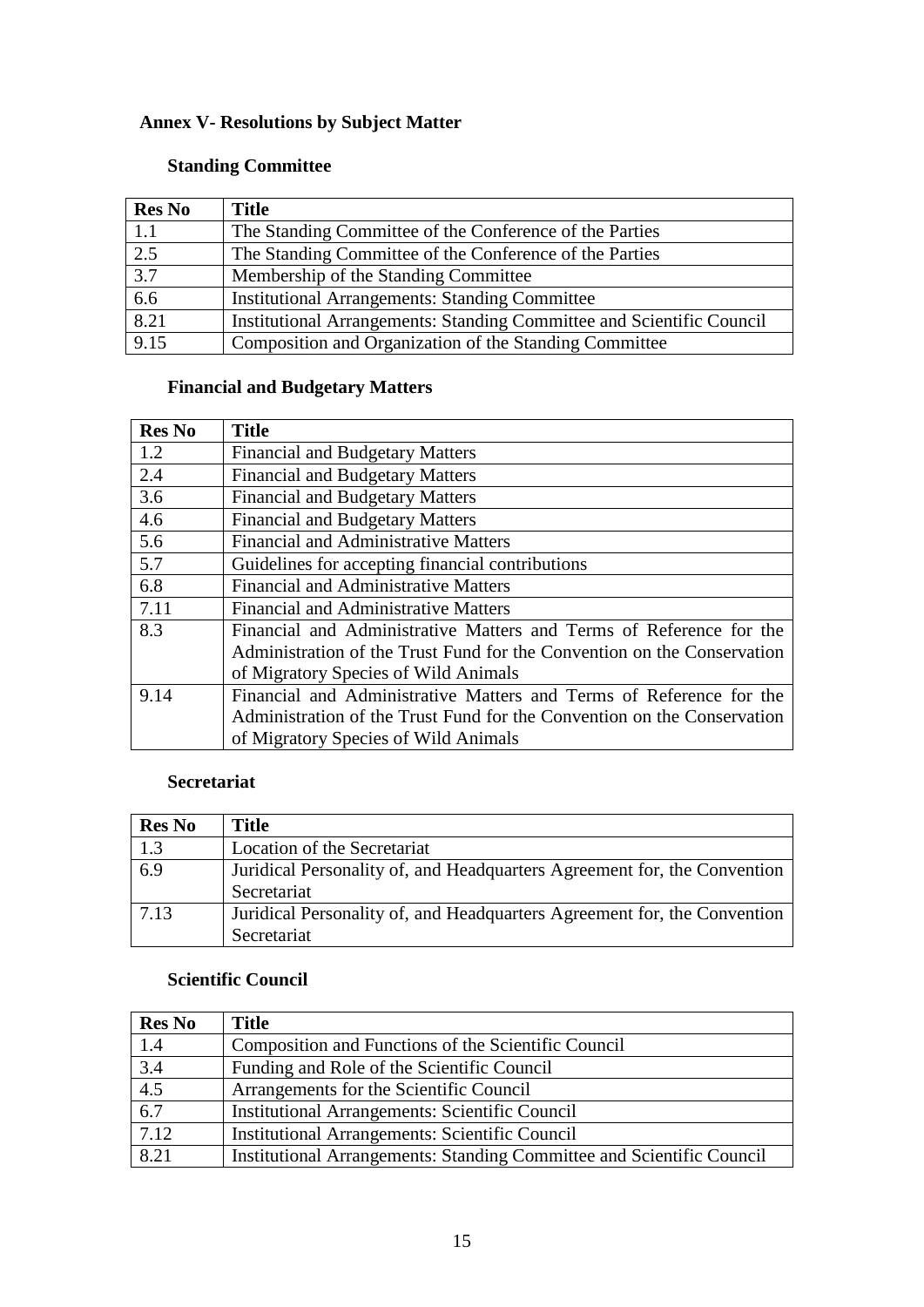# **Appendices**

| <b>Res No</b> | <b>Title</b>                                           |
|---------------|--------------------------------------------------------|
| 1.5           | Format for Proposals for Amendment to the Appendices   |
| 3.1           | Listing of Species in the Appendices of the Convention |
| 3.2           | Resolution on Appendix I Species                       |
| 4.2           | Appendix I Species                                     |
| 5.1           | Concerted Action for Appendix I Species                |
| 6.1           | Concerted Action for Appendix I Species                |
| 7.1           | Concerted Action for Appendix I Species                |
| 8.29          | Concerted Action for Appendix I Species                |
| 9.1           | Concerted and Cooperative Actions                      |

# **Agreements**

| <b>Res No</b>    | <b>Title</b>                                                          |
|------------------|-----------------------------------------------------------------------|
| 1.6              | Agreements                                                            |
| 2.6              | Implementation of Articles IV and V of the Convention                 |
| 2.7              | <b>Administration of Agreements</b>                                   |
| 3.5              | Implementation of Article IV paragraph 4 of the Convention concerning |
|                  | Agreements                                                            |
| 4.3              | Guidelines for the Harmonization of Future Agreements                 |
| 5.2              | Guidelines for the Harmonization of Future Agreements                 |
| $\overline{5.5}$ | Co-location of Agreement Secretariats                                 |
| 7.7              | Implementation of Existing Agreements and Development of Future       |
|                  | Agreements                                                            |
| 8.5              | Implementation of Existing Agreements and Development of Future       |
|                  | Agreements                                                            |
| 9.2              | Priorities for CMS Agreements                                         |

# **Marine Species/Cetaceans**

| <b>Res No</b> | <b>Title</b>                                                        |
|---------------|---------------------------------------------------------------------|
| 1.7           | <b>Small Cetaceans</b>                                              |
| 2.3           | <b>Small Cetaceans</b>                                              |
| 3.3           | <b>Small Cetaceans</b>                                              |
| 7.15          | Future Action on the Antarctic Minke, Bryde's and Pygmy Right Whale |
|               | under the Convention on Migratory Species                           |
| 8.22          | Adverse Human Induced Impacts on Cetaceans                          |
| 9.9           | <b>Migratory Marine Species</b>                                     |
| 9.19          | Adverse Anthropogenic Marine/Ocean Noise Impacts on Cetaceans and   |
|               | other Biota                                                         |

# **Expressions of thanks/venue of meetings**

| <b>Res No</b> | <b>Title</b>                                                            |
|---------------|-------------------------------------------------------------------------|
|               | Expression of Thanks to the Host Country                                |
| 2.1           | Date and Venue of the Third Meeting of the Conference of the Parties to |
|               | the Convention                                                          |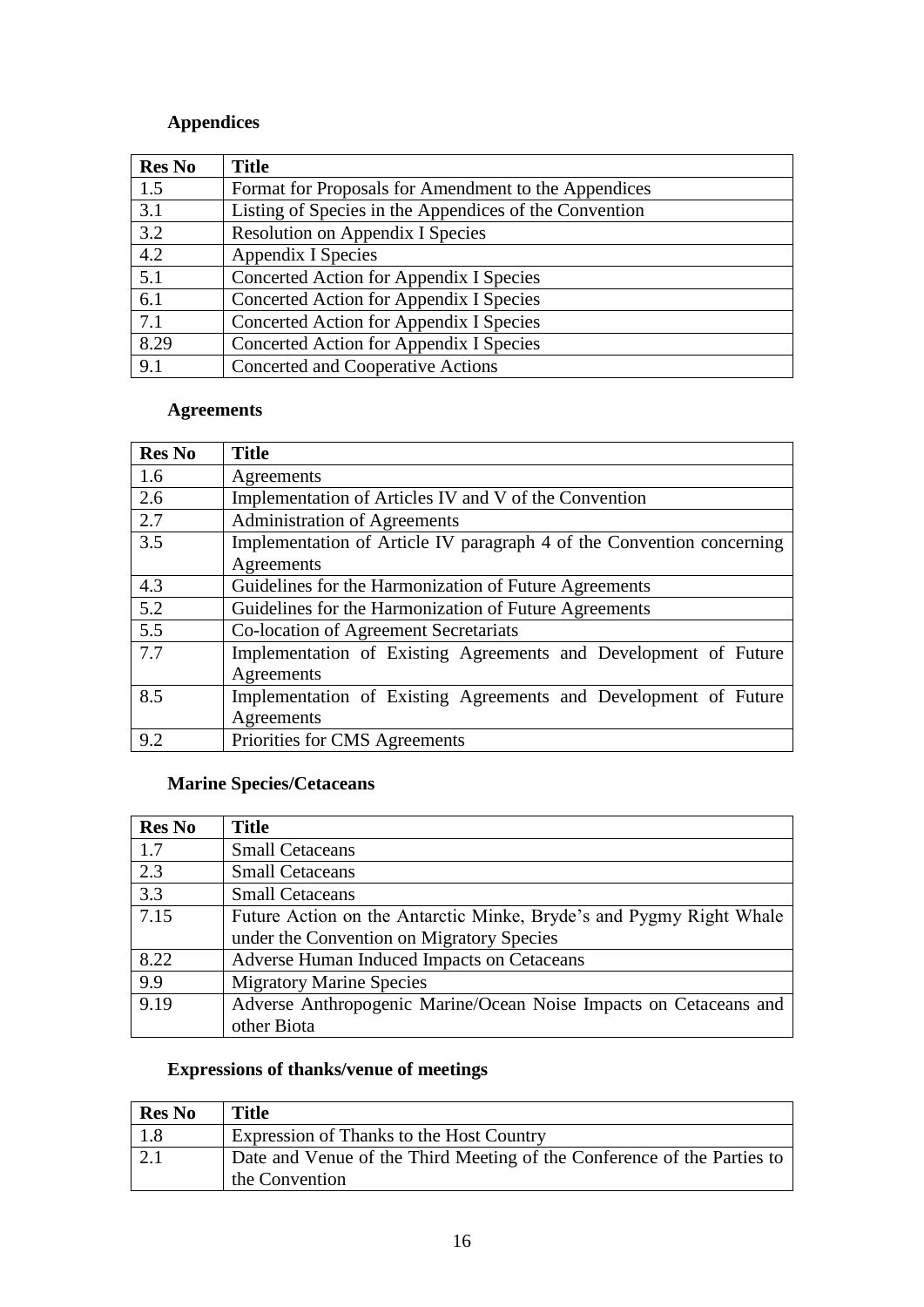| 3.8  | Date, Venue and funding for the Fourth Meeting of the Conference of the |
|------|-------------------------------------------------------------------------|
|      | Parties to the Convention                                               |
| 4.7  | Date, Venue and funding for the Next Meeting of the Conference of the   |
|      | Parties                                                                 |
| 5.8  | Date, Venue and funding for the Sixth Meeting of the Conference of the  |
|      | Parties                                                                 |
| 6.10 | Date, Venue and funding for the Seventh Meeting of the Conference of    |
|      | the Parties                                                             |
| 7.14 | Date, Venue and funding for the Eighth Meeting of the Conference of the |
|      | Parties                                                                 |
| 8.20 | Date, Venue and funding for Meetings of the Conference of the Parties   |
|      | and of the Scientific Council                                           |
| 9.17 | Arrangements for Hosting the Ninth and Tenth Meetings of the            |
|      | Conference of the Parties                                               |

# **Strategy**

| <b>Res No</b>    | <b>Title</b>                                              |
|------------------|-----------------------------------------------------------|
| 4.4              | Strategy for the Future Development of the Convention     |
| $\overline{5.4}$ | Strategy for the Future Development of the Convention     |
| 6.4              | Strategic Plan for the Convention on Migratory Species    |
| 7.6              | Implementation of the CMS Strategic Plan                  |
| 8.2              | CMS Strategic Plan 2006-11                                |
| 9.13             | Inter-sessional Process regarding the Future Shape of CMS |

### **Interpretation of terms**

| Res No            | <b>Title</b>                                      |
|-------------------|---------------------------------------------------|
| $\vert 5.3 \vert$ | Interpretation of Certain Terms of the Convention |

# **Bycatch**

| <b>Res No</b> | <b>Title</b>    |
|---------------|-----------------|
| 6.2           | Bycatch         |
| 8.14          | <b>Bycatch</b>  |
| 9.18          | <b>B</b> ycatch |

# **Southern Hemisphere Albatross**

| <b>Res</b> No | <b>Title</b>                               |
|---------------|--------------------------------------------|
| 6.5           | Southern Hemisphere Albatross Conservation |

### **Information Management and National Reporting**

| <b>Res</b> No | <b>Title</b>                                           |
|---------------|--------------------------------------------------------|
| 4.1           | Party Reports                                          |
| 6.5           | Information Management Plan and National Reporting     |
| 7.8           | Implementation of the CMS Information Management Plan  |
| 8.9           | Review of GROMS (Global Register on Migratory Species) |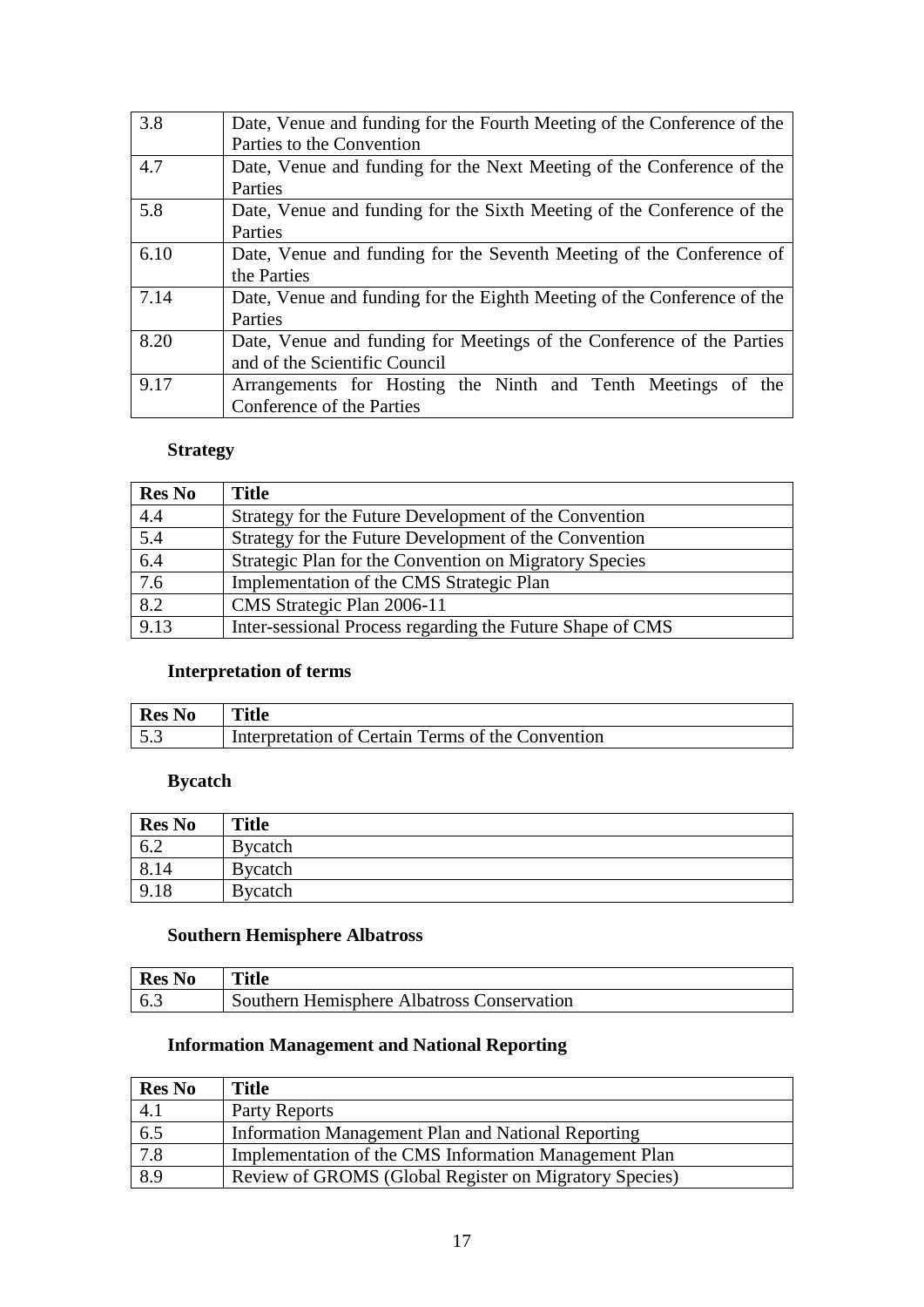| 8.10 | Implementation of the CMS Information Management System                 |
|------|-------------------------------------------------------------------------|
| 8.24 | National Reports for the Eighth and Ninth Meetings of the Conference of |
|      | the Parties                                                             |
| 9.3  | <b>CMS</b> Information Priorities                                       |
| 9.4  | The Future of National Reports                                          |

### **Impact Assessment and Migratory Species**

| <b>Res</b> No | <b>Title</b>                                   |
|---------------|------------------------------------------------|
|               | <b>Impact Assessment and Migratory Species</b> |

#### **Oil Pollution and Migratory Species**

| Res No       | <b>Title</b>                        |
|--------------|-------------------------------------|
| $17^{\circ}$ | Oil Pollution and Migratory Species |

### **Electrocution of Migratory Birds**

| <b>Res</b> No | <b>Title</b>                            |
|---------------|-----------------------------------------|
|               | <b>Electrocution of Migratory Birds</b> |

#### **Wind Turbines and Migratory Species**

| Res No | <b>Title</b>                        |
|--------|-------------------------------------|
|        | Wind Turbines and Migratory Species |

#### **Cooperation with other Bodies**

| <b>Res</b> No | Title                                       |
|---------------|---------------------------------------------|
| ∣ 7.9         | Cooperation with other Bodies and Processes |
| 8.1           | Cooperation with other Conventions          |
| 9.6           | Cooperation with other Bodies               |

### **Implications of WSSD**

| Res No             | <b>Title</b>                                                        |
|--------------------|---------------------------------------------------------------------|
| $\vert 7.10 \vert$ | Implications for CMS of the World Summit on Sustainable Development |

#### **Sustainable Use**

| <b>Res No</b> | <b>Title</b>      |
|---------------|-------------------|
| 0.1           | sustamable<br>Use |

### **2010 Targets**

| <b>Res No</b> | <b>Title</b>                                                          |
|---------------|-----------------------------------------------------------------------|
| 8.7           | Assessing the Contribution mof CMS in Achieving the 2010 Biodiversity |
|               | Target                                                                |